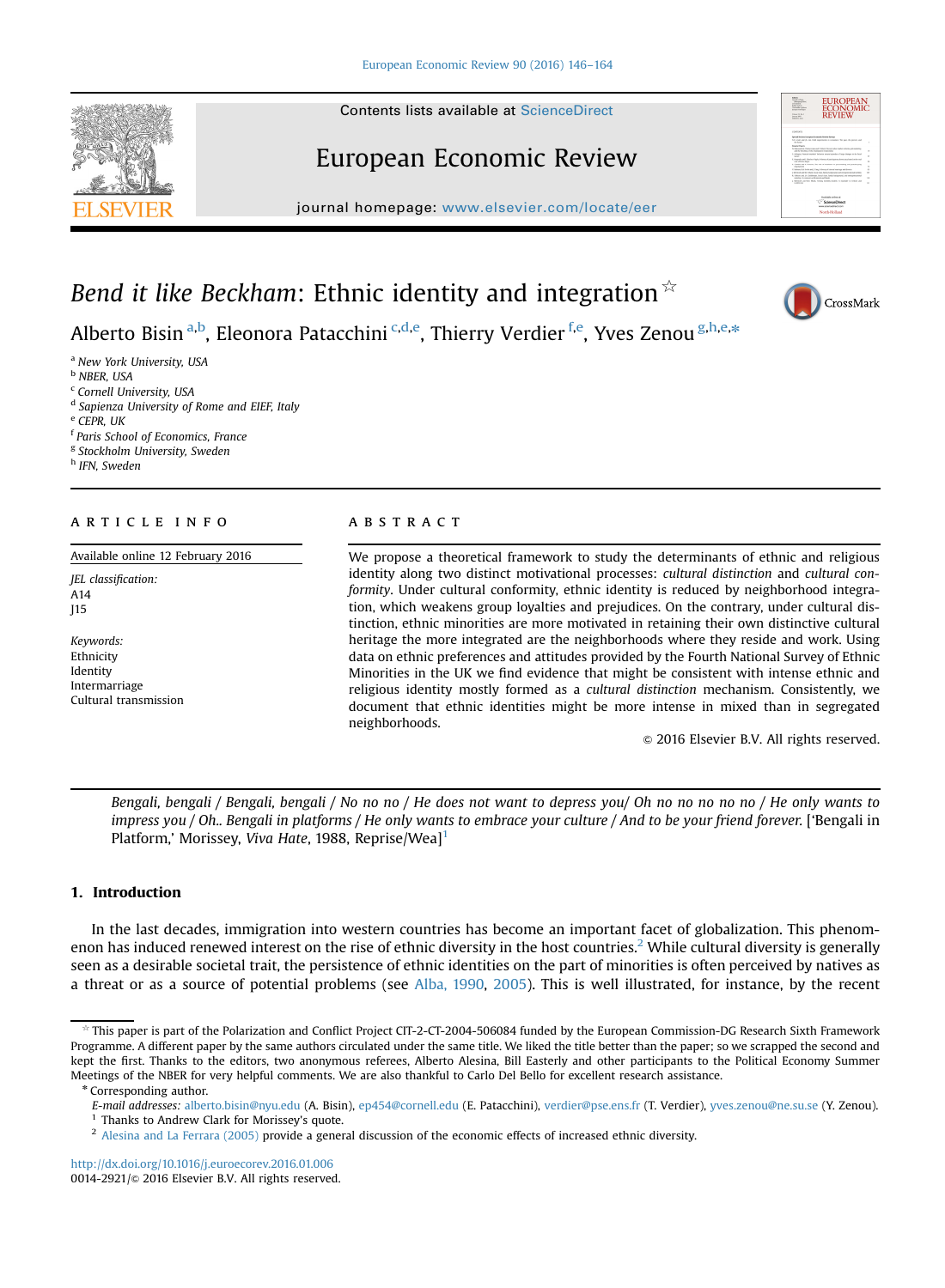passionate debates all over Europe about the building of mosques or the public display of religious attire on the part of Muslim women. As [Putnam \(2007\)](#page-18-0) put it in his John Skytte Price Lecture, "the increase in ethnic and social heterogeneity in virtually all advanced countries is one of the most important challenges facing modern societies, and at the same time one of our most significant opportunities".

Two opposing views characterize the conceptual analysis of identity formation mechanisms in the social sciences.<sup>3</sup> The first view is characterized by the postulation that ethnic identity is reduced by assimilation and by the blurring of groups' boundaries. Assimilation theories in political science and sociology ([Gordon, 1964;](#page-17-0) [Moghaddam and Solliday, 1991](#page-17-0)) and contact theory in social psychology ([Allport, 1954\)](#page-17-0) are the prominent manifestations of this line of thought. Underlying these theories is the principle that group identity is driven by a preference for inclusiveness and cultural conformity.<sup>4</sup> The alternative view represents instead ethnic minorities as motivated in keeping their own distinctive cultural heritage, in identifying themselves with an ethnic/social group to generate a sense of positive distinctiveness from the cultural predispositions of the majority [\(Abrams and Hogg, 1988;](#page-17-0) [Turner, 1982\)](#page-18-0). These ideas compose the core of theories of multiculturalism ([Glazer and Moynihan, 1970;](#page-17-0) [Taylor and Lambert, 1996\)](#page-18-0), and conflict [\(Bobo, 1999](#page-17-0)).<sup>5</sup> The fundamental principle of these theories is that group identity formation is driven by a preference for cultural distinction.

In this paper, we propose a simple model of identity formation that is able to accommodate both cultural conformity and cultural distinction. Cultural conformity and cultural distinction provide distinct empirical implications on the way neighborhood segregation interacts with the process of ethnic integration. When cultural conformity is the main motivational process of identity formation, we expect neighborhood segregation to act as a complement to ethnic assimilation. On the contrary, when cultural distinction is at work, neighborhood segregation might substitute for ethnic assimilation.<sup>6</sup>

Nonetheless, identifying empirically cultural conformity and cultural distinction by studying the interaction between neighborhood segregation and ethnic integration is complicated for two reasons. First of all, cultural conformity and cultural distinction are specific dimensions of individuals' preferences whose manifestation in their choices is mediated by the characteristics of the choice environment itself. For instance, while cultural distinction reduces the "demand" for homogamous marriages (an indicator of identity) in segregated neighborhoods, this effect is confounded by a "supply" effect: homogamous marriages are facilitated, simply as a consequence of random matching, in segregated neighborhoods where a single ethnic group is relatively dominant. Secondly, the distribution of the population by ethnic trait across neighborhoods is not exogenous. Individuals choose where to live depending also on their preferences for ethnic identity. Without a natural experiment, the endogeneity of the neighborhood distribution of the population by ethnic trait is, in principle, an even harder problem to deal with.

In this paper, we use data from the UK Fourth National Survey of Ethnic Minorities (FNSEM) to provide some descriptive evidence. The FNSEM over-samples ethnic minority groups and provides a wealth of information about different dimensions of identity and aspects of individual's ethnic preferences. In addition, the data is merged with Census information, so that it is possible to obtain the percentage of residents belonging to the different ethnic groups at a very high level of spatial disaggregation. The data reveal evidence consistent with ethnic identity to be formed as a cultural distinction mechanism rather than due to cultural conformity. Indeed, a cultural conformity mechanism in our context would in fact generate the implication that individuals with stronger preferences for ethnic identity locate in more ethnically segregated neighborhoods. Although our data are limited to make conclusive statements, they do not show any clear trend of this sort. In conclusion, we cannot answer causal questions like "how much more/less identity would an individual with given characteristics form when moved from a neighborhood A to a neighborhood B?". Nonetheless, under our modeling assumptions, we can evaluate the relative likelihood of the data with respect to cultural distinction vs. cultural conformity.

The evidence for cultural distinction fits well with several other empirical studies on the link between identity and segregation. [Fryer and Torelli \(2010\)](#page-17-0), using data from the National Longitudinal Study of Adolescent Health, find that "acting white" behavior among blacks is more developed in racially mixed schools.<sup>7</sup> Also, [Bisin et al. \(2004\)](#page-17-0) document that, in General Social Survey data, religious socialization across US states is more intense when a religious faith is in minority.<sup>8</sup> Finally, [Munshi and Wilson \(2011\)](#page-18-0) combine data from the US census and the National Longitudinal Survey of Youth to identify a negative relationship across counties in the Midwest of the United States between ethnic fractionalization in 1860 and the probability that individuals have professional jobs or migrated out of the county by 2000.

The study of ethnic identity formation has a long theoretical and empirical tradition in social sciences with [Cross \(1991\),](#page-17-0) [Phinney \(1990\),](#page-18-0) [Ferdman](#page-17-0) [\(1995\)](#page-17-0) in developmental psychology, [Stryker \(1980\)](#page-18-0) in symbolic interactionist sociology, [Tajfel \(1981\),](#page-18-0) [Tajfel and Turner \(1979\)](#page-18-0), [Turner et al. \(1987\)](#page-18-0) in social psychology, and [Brewer \(2001\)](#page-17-0) in political psychology.

<sup>4</sup> See [Bernheim \(1994\),](#page-17-0) [Akerlof \(1997\)](#page-17-0) and [Patacchini and Zenou \(2012\)](#page-18-0) for formal economic analyses of conformity.

<sup>&</sup>lt;sup>5</sup> At a broader level, this view is also related to the social identity theory in social psychology [\(Tajfel, 1981](#page-18-0); [Turner, 1982](#page-18-0)).

 $6$  In economics, the distinction between cultural conformity and cultural distinction is also related to the notion of cultural complementarity and cultural substitutability between socialization mechanisms. This has been defined formally by [Bisin and Verdier \(2000\)](#page-17-0). Indeed, in Bisin and Verdier (2000), when family and role models tend to be substitutes in the process of socialization, families with a relatively minoritarian cultural trait have larger incentives to spend resources socializing their children to their trait in order to ensure its persistence. Conversely, under cultural complementarity, the more minoritarian is a family's cultural trait, the lower are the family's incentives to socialize their children to the trait and hence to limit cultural assimilation. For empirical tests of cultural substitutability and cultural complementarity in the Bisin-Verdier framework, see, in particular, [Bisin et al. \(2004\)](#page-17-0), [Patacchini and Zenou \(2011](#page-18-0), [2016b\)](#page-18-0).

<sup>7</sup> Anthropologists have also observed that social groups seek to preserve their identity, an activity that accelerates when threats to internal cohesion intensify. Thus, groups may try to reinforce their identity by penalizing members for differentiating themselves from the group. The penalties are likely to increase whenever the threats to group cohesion intensify; for an early analysis of this issues, see [Whyte \(1943\).](#page-18-0)

<sup>&</sup>lt;sup>8</sup> Relatedly, [Bisin and Verdier \(2000\)](#page-17-0) provide many examples of the resilience of ethnic and other cultural traits that can be explained by a similar mechanism, from the case of Orthodox Jews in Brooklyn to the case of aristocrats in France.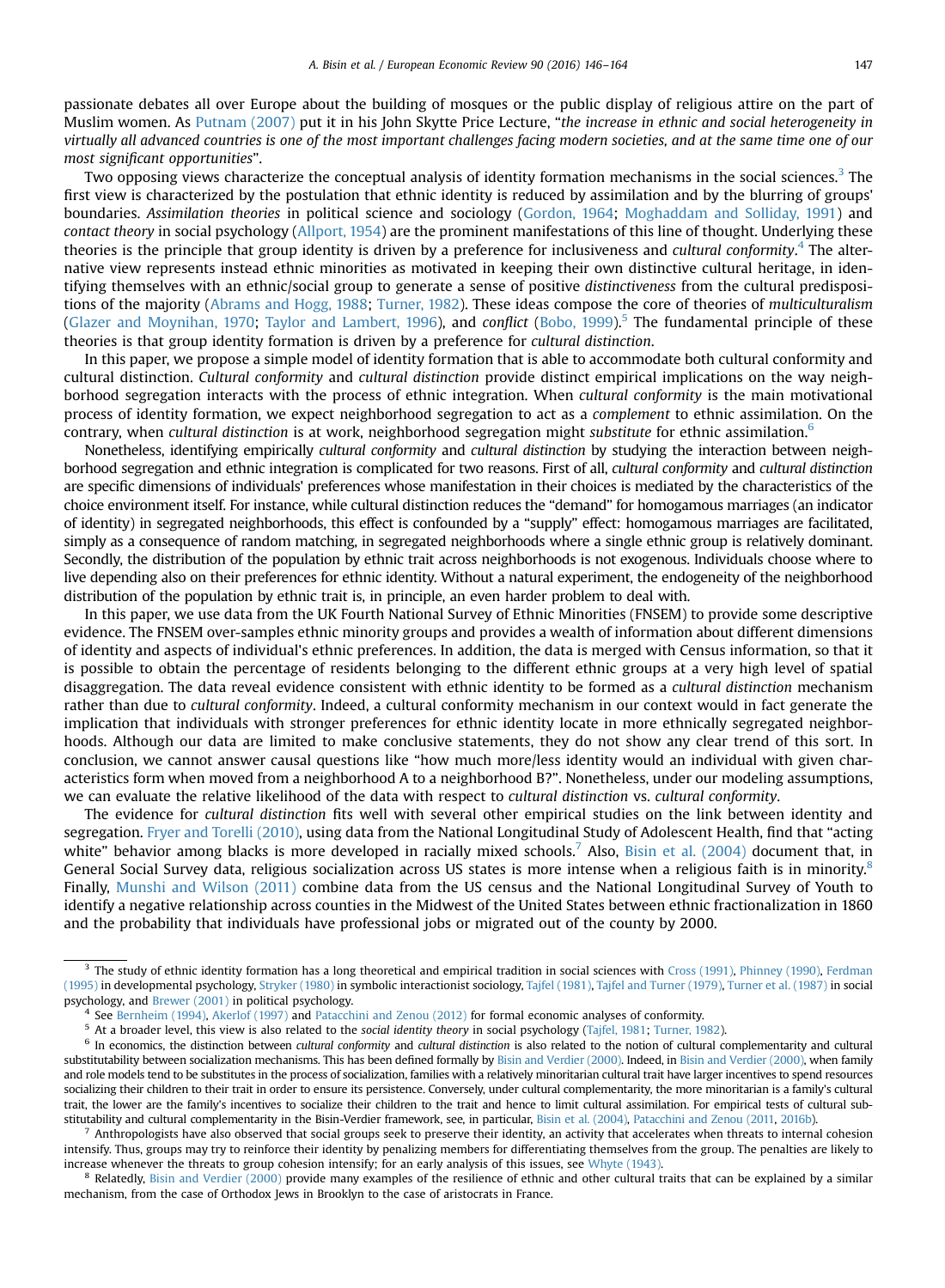## 2. Related literature

Beyond the large sociology and socio-psychology literature on ethnic identity formation, our work is related to a growing economic literature studying the evolution of culture and ethnic identity and its interactions with economic outcomes. [Akerlof and Kranton \(2000](#page-17-0), [2010\)](#page-17-0) consider identity formation as an explicit – more or less conscious – endogenous choice by individuals exposed to a certain social context. [Darity et al. \(2006\)](#page-17-0) and [Eaton et al. \(2009\)](#page-17-0) provide evolutionary models discussing the relationship between identity formation and inter-racial interactions.

In the specific context of African American communities of the Ante-Bellum American South, [Bodendorn and Ruebeck](#page-17-0) [\(2003\)](#page-17-0) underline the endogeneity of racial identity. [Chiswick \(2009\)](#page-17-0) emphasizes the role of ethnic specific human capital in minority groups' decisions to culturally assimilate or separate. [Austen-Smith and Fryer \(2005\),](#page-17-0) [Battu et al. \(2007\),](#page-17-0) [Bisin et al.](#page-17-0) [\(2011a,b\)](#page-17-0) and [Fang and Loury \(2005\)](#page-17-0) discuss the emergence and persistence of "oppositional" or "dysfunctional" identities in marginalized social groups where some ethnic minorities reject the majority behavioral norms while others totally assimilate to it ([Ainsworth-Darnell and Downey, 1998](#page-17-0)). For example, studies in the US (and also in the UK) have found that African American students in poor areas may be ambivalent about learning standard English and performing well at school because this may be regarded as "acting white" ([Fordham and Ogbu, 1986](#page-17-0); [Wilson, 1987](#page-18-0); [Delpit, 1995;](#page-17-0) [Ogbu, 2003;](#page-18-0) [Fryer and](#page-17-0) [Torelli, 2010](#page-17-0); [Battu and Zenou, 2010](#page-17-0); [Patacchini and Zenou, 2016a\)](#page-18-0).

There are few theoretical models that try to explain oppositional identity behaviors. [Austen-Smith and Fryer \(2005\)](#page-17-0) model the trade off experienced by black individuals by putting forward the tension they face between signalling their type to the outside labor market and signalling their type to their peers. Indeed signals that induce high wages can be signals that induce peer rejection. [Battu et al. \(2007\)](#page-17-0) highlight another tradeoff faced by blacks. On the one hand, they want to interact with other blacks and thus to reject the white's norm. On the other, they also want to be friends with whites because the latter possess social networks of a higher quality. They find that black workers can end up choosing oppositional identities if their identity is not strong enough or the wage premium of being employed high enough. Based on cultural transmission and peer effects, [Bisin et al. \(2011a\)](#page-17-0) develop a dynamic model of identity formation that explains why ethnic minorities may choose to adopt oppositional identities and why this behavior may persist over time. $9$ 

Related to the issue of oppositional identity, [Brewer \(1991\)](#page-17-0) proposes a model of optimal distinctiveness, in which the strength of affiliation to a particular group is a function of its relative size in the population. Brewer postulates that in-group identification is the product of two opposing needs. On one hand, individuals have a distinct need for inclusion (conformity). As such, if a person is isolated from any social group, she feels the need to identify herself with a collective unit. On the other hand, people also have a need for distinctiveness: if a person is a member of an excessively large group, she feels the need to search for differentiation. In other words, individuals need a certain level of both similarity to and differentiation from others. Our theoretical model is clearly related to this idea but the mechanisms are different since ethnic minorities always prefer to interact with someone from the same community, independent of the size of this community. Cultural distinction and cultural conformity are captured through the costs of interacting with the majority group and are not choice variables. Each ethnic minority chooses his strength of identity and how much effort he puts in finding a spouse from his own community. If the cost differential between interacting with people from the majority and the minority group decreases (increases) with the fraction of majority individuals residing in the same neighborhood, i.e. cultural conformity (cultural distinction), then we show that the strength of identity and neighborhood segregation are complements (substitutes) for homogamy marriage.

Finally, there are some empirical papers that are related to our study. [Battu and Zenou \(2010\),](#page-17-0) [Nekby and Rödin \(2010\)](#page-18-0), and [Manning and Roy \(2010\)](#page-17-0) find that language proficiency in the host country, isolation and segregation, years spent in the host country, intermarriage, and education acquired before immigration are significantly correlated with ethnic identity. [Facchini et al. \(2015\)](#page-17-0) study immigrant assimilation by analyzing whether friendship with natives is a measure of cultural assimilation, and by investigating the formation of social ties. Using the German Socio-Economic Panel, they find that immigrants with a German friend are more similar to natives than those without German friends, along several important dimensions, including concerns about the economy, an interest in politics, and a host of policy issues. In the same context of migrant communities in Germany, [Constant and Zimmermann \(2008\)](#page-17-0) and [Constant et al. \(2009\)](#page-17-0) analyze ethnic identity as the endogenous balance between commitment to and self-identification with the culture and society of the origin and the host country.

## 3. Conformity vs. distinction

We consider a model where ethnic minorities choose with whom to marry (homogamy or heterogamy) and how strong is their identity and how these decisions are affected by the proportion of ethnic minorities living in their neighborhood. We start, first, with a pure model of marriage choice and then include identity decision.

<sup>&</sup>lt;sup>9</sup> For other theoretical models, see also [De Marti and Zenou \(2016\)](#page-17-0) and [Verdier and Zenou \(2015\)](#page-18-0).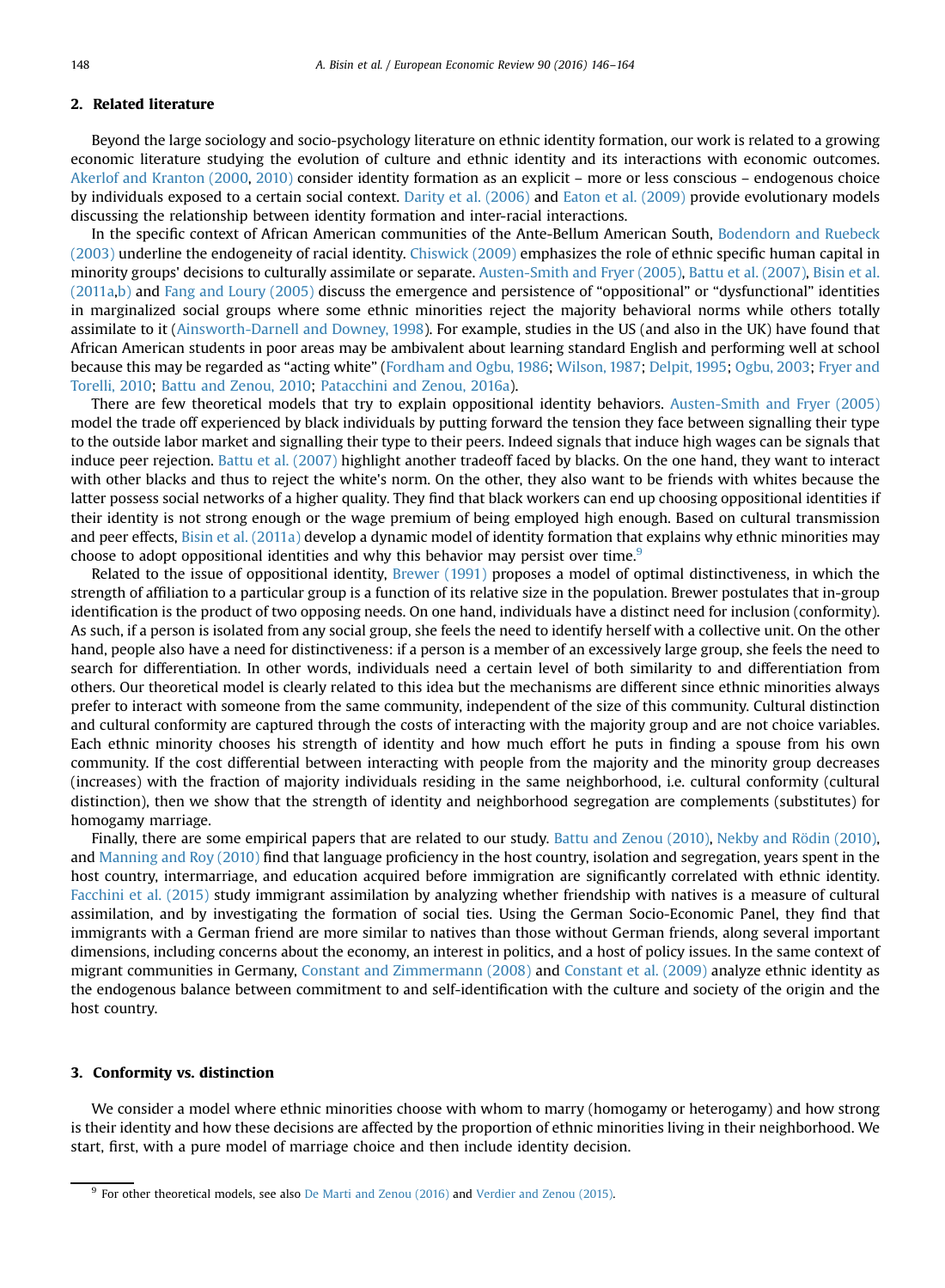## <span id="page-3-0"></span>3.1. Marriage choice

Consider a member of an ethnic or religious group.<sup>10</sup> Let q denote the proportion of ethnic minorities in the neighborhood where this ethnic person resides. Let homogamy (i.e. when an ethnic minority marries someone with the same ethnic background) be an index  $H \in \{0, 1\}$ , with Pr $\{H = 1\} = \pi$  (i.e.  $H = 1$  means that the ethnic minority is married to someone from the same ethnic group while  $H=0$  indicates heterogamy). There is a psychological cost of interacting with individuals from the majority (dominant) group. We assume that this (psychological) cost depends on the marriage status of the minority member and is denoted by  $C(H)$ . We further assume that such costs are lower in a homogamous than in a heterogamous marriage, i.e.

$$
\Delta C = C(0) - C(1) > 0 \tag{1}
$$

Indeed, all ethnic minorities need to interact with natives, for example when their kids go to the same school and have the same social activities, or when they need to find a job. The unit cost of interacting with natives is the same for all ethnic minorities. However, we postulate that, when a minority individual gets married with someone from the same ethnic group, he/she does not need to socially interact as much with natives (he/she puts children in an "ethnic" school, works with people from the same ethnic group, etc.). As a result, the total cost of socially interacting with natives is lower for an individual in a homogamous marriage than for someone who is married to a native (heterogamy) since the latter spends more time with natives (he/she needs to meet the parents in law, to put his/her kids in the majority school, etc.). In our framework, C denotes the total cost of interacting with a native and it satisfies (1), that is  $C(0) > C(1)$ .

In general,  $ΔC$  is also a function of q as well as of the strength of identity of the ethnic minority; we denote this strength of identity by an index  $I \in \{0, 1\}$  with  $Pr\{I = 1\} = \nu$ .<sup>11</sup> Indeed, the composition of the neighborhood as well as the strength of identity have an obvious impact on this cost differential since families living in more identity have an obvious impact on this cost differential since families living in more "ethnic" neighborhoods and with stronger ethnic identities are more ensured that their ethnic identity will be passed on to their kids. We thus have  $C(H) \equiv C(H, I, q)$  and thus  $\Delta C \equiv \Delta C(q, I).^{12}$  It is then straightforward to formulate a precise definition of cultural conformity and distinction:

**Definition 1.** The preferences of an ethnic minority individual display:

- (i) Cultural conformity: if the differential cost  $\Delta C$  decreases with the proportion of non-minority members  $1-q$ , i.e.<br>  $\partial \Delta C(q,t) \searrow \Omega$  $\frac{\partial \Delta C(q,I)}{\partial q}$  > 0;
- (ii) Cultural distinction: if the differential cost  $\Delta C$  increases with the proportion of non-minority members 1–q, i.e.<br>  $\partial \Delta C(q,l) > 0$  $\frac{\partial \Delta C(q,I)}{\partial q}$  < 0.

In the cultural conformity assumption, the minority's psychological costs of interacting with individuals from the majority group are decreasing in the proportion of whites living in the neighborhood where the minority resides. In the cultural distinction assumption, we have the opposite.<sup>13</sup> To be more precise, when minorities are more exposed to the majority group (i.e. when 1–q increases), the difference in interaction costs with whites between a homogamous and<br>heterogamous minority person is reduced with cultural conformity Indeed in that case minorities tend to ass heterogamous minority person is reduced with cultural conformity. Indeed, in that case, minorities tend to assimilate to the majority norm and their marital status have less impact on interaction costs. However, when we consider cultural distinction, this cost differential tends to increase because minorities are now rejecting the "white" norm and homogamous minorities interact much less with the majority group.

Minority members put effort in finding a spouse of the same ethnic background. Let this effort be a continuous variable denoted by  $\tau \in [0, 1]$ . Suppose that the minority member first searches a spouse in a restricted pool of partners from his/her own community minority. The search intensity,  $\tau$ , determines the probability with which he/she finds his/her marital partner in the pool. With the residual probability  $1-\tau$ , he/she remains unsuccessful and therefore goes to a common pool of<br>partners that includes both minority and majority types. There, he/she gets matched with a spous partners that includes both minority and majority types. There, he/she gets matched with a spouse of his/her community with probability q. As a result, an ethnic minority individual living in a neighborhood with a fraction q of minority members has a probability of marrying homogamously equals to

$$
\pi(\tau, q) = \tau + (1 - \tau)q \tag{2}
$$

To better understand this equation, think of a neighborhood where an ethnic minority (say from India) resides so that  $q$ denotes the fraction of people from the same community (Indians) who live in the same neighborhood. First, each ethnic individual from India in this neighborhood decides how much effort  $\tau$  he puts in looking for a spouse from India, not necessarily residing in the same neighborhood. Indeed, some people may look for arranged marriages, ask their friends or community leaders if they know someone from India who wants to marry, etc. If this fails, then the probability of marrying someone from India will depend on q, the neighborhood when this person lives. If he lives in an almost Indian

<sup>&</sup>lt;sup>10</sup> We only consider here two groups: the ethnic minority and the majority groups. Our theoretical analysis can easily be extended to more than one ethnic group.

<sup>&</sup>lt;sup>11</sup> C is therefore also a function of both  $q$  and  $I$ .

<sup>&</sup>lt;sup>12</sup> Remember that in this section both  $q$  and *I* are exogenous. We will relax these assumptions below.

<sup>&</sup>lt;sup>13</sup> See our discussion in the Introduction.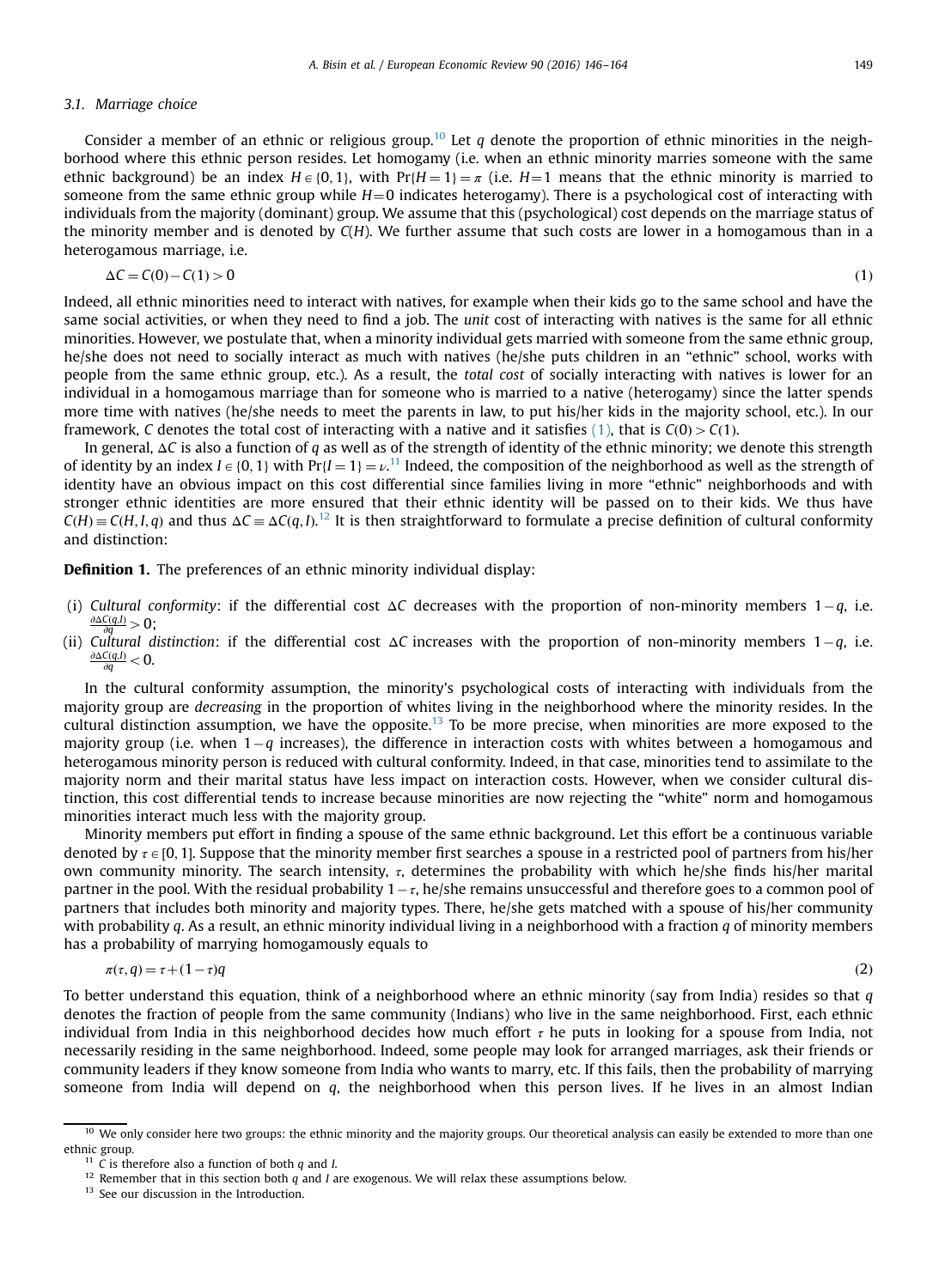<span id="page-4-0"></span>neighborhood (q close to 1), then it will be easy for him to marry an Indian woman. If, on the contrary, he lives in an almost all white neighborhood ( $q$  close to 0), then it will be more difficult to marry an Indian woman.

The search intensity  $\tau$  is chosen by the agent but it requires a cost  $Z(\tau)$ , in the same units of the psychological costs  $C(\cdot)$ . For analytical simplicity, we assume that:

$$
Z(\tau) = \frac{1}{2} \alpha \tau^2 \tag{3}
$$

A minority member's problem is thus $^{14}$ :

$$
\max_{\tau \in [0,1]} \left\{ -\pi(\tau,q)C(1) - [1 - \pi(\tau,q)]C(0) - \frac{1}{2} \alpha \tau^2 \right\}
$$
\n(4)

where  $\alpha$  is a measure of the relative cost of  $\tau$ . As a result, the first order condition of problem (4) leads to:

$$
\tau^* = \frac{(1-q)\Delta C(q, I)}{\alpha} \tag{5}
$$

Observe that assuming  $\Delta C > 0$ , i.e. it is less costly to interact with someone from own community than other community, does not prevent ethnic minorities from marrying an outsider (i.e. someone from the majority group). It is because they do not perfectly control with whom they will marry. Indeed, they only decide upon  $\tau$ , the effort of finding a spouse from the same ethnic minority community, but this does not guarantee that they will marry one since  $\tau \in [0,1]$  is also the probability of finding an ethnic spouse from the same community. The probability of marrying an ethnic spouse is in fact given by  $\pi$ , defined in  $(2)$ , which also depends on q, the fraction of ethnic minorities living in the same neighborhood. It is also because there is a cost of providing effort  $\tau$  given by  $\frac{1}{2}$   $\alpha\tau^2$ . Clearly, if  $\alpha$  is low enough (e.g.,  $\alpha\to 0$ ), then the marginal utility of providing effort  $\tau$  is always positive and therefore  $\tau^* = 1$ . In that case,  $\pi^* = \tau^* = 1$ , and the ethnic minority will always marry someone from the same community. On the contrary, if  $\alpha$  is high enough (e.g.,  $\alpha \to +\infty$ ), then it would be optimal to put zero effort, i.e.  $\tau^* = 0$ , and ethnic minorities' marriage choice will only depend on q since  $\pi^* = q$ . In that case, ethnic minorities who live in a mostly ethnic neighborhood, i.e. q high (a mostly white neighborhood, i.e. q low) will be more likely to marry someone from the same community (an outsider).

Replacing  $\tau^*$  in [\(2\),](#page-3-0) the probability of a homogamous marriage is equal to

$$
\pi^* = q + \frac{(1-q)^2 \Delta C(q, l)}{\alpha} \tag{6}
$$

**Proposition 1.** When ethnic minorities only choose with whom to marry, we have<sup>15</sup>:

(i) Assume cultural distinction: Then, the higher is the proportion of the same ethnic group living in the neighborhood, the lower is the homogamy effort, i.e.

$$
\frac{\partial \tau^{CD}}{\partial q}<0
$$

(ii) Assume cultural conformity: Then, if the elasticity of  $\Delta C$  with respect to q is large enough, the higher is the proportion of the same ethnic group living in the neighborhood, the higher is the homogamy effort, i.e.

$$
\frac{\partial \tau^{CC}}{\partial q} > 0
$$

This result is quite intuitive since cultural conformity or distinction captures the impact of the differential cost  $\Delta C$  on q, the proportion of non-minority members (see Defi[nition 1](#page-3-0)). However, the sign of  $\partial \pi^* / \partial q$  tends to be ambiguous with either cultural distinction or cultural conformity.

#### 3.2. Marriage choice and identity formation

We complement the analysis of the previous section by including identity formation. In this model,  $q$  is still the exogenous ethnic composition of the location. The timing is as follows. People are "dropped" in a neighborhood and then simultaneously form their ethnic identity (choose  $\nu$ ) and look for a spouse (choose  $\tau$ ). Once the individual marriage status either homogamous or not  $(H=1 \text{ or } =0)$  is realized, the psychological cost of interacting with individuals from the majority group depends on identity  $\nu = Pr{I = 1}$  and on the percentage ethnic minorities where he/she resides, q; i.e.  $C(H, \nu, q)$ . We have  $(H, I) \in \{0, 1\}^2$  and  $q \in [0, 1]$ . Observe that the probability  $\nu = Pr\{I = 1\}$  is here modeled as a choice of the individual. We assume that identity and homogamy act as complements to each other. For simplicity, we use the following explicit function:

 $C(H, \nu, q) = (1 - \nu H)C(q)$ 

<sup>&</sup>lt;sup>14</sup> For notational simplicity, we do not put q and I as arguments of the cost function  $C(\cdot)$ .<br><sup>15</sup> The superscripts CC and CD stand for "cultural conformity" and "cultural distinction", respectively.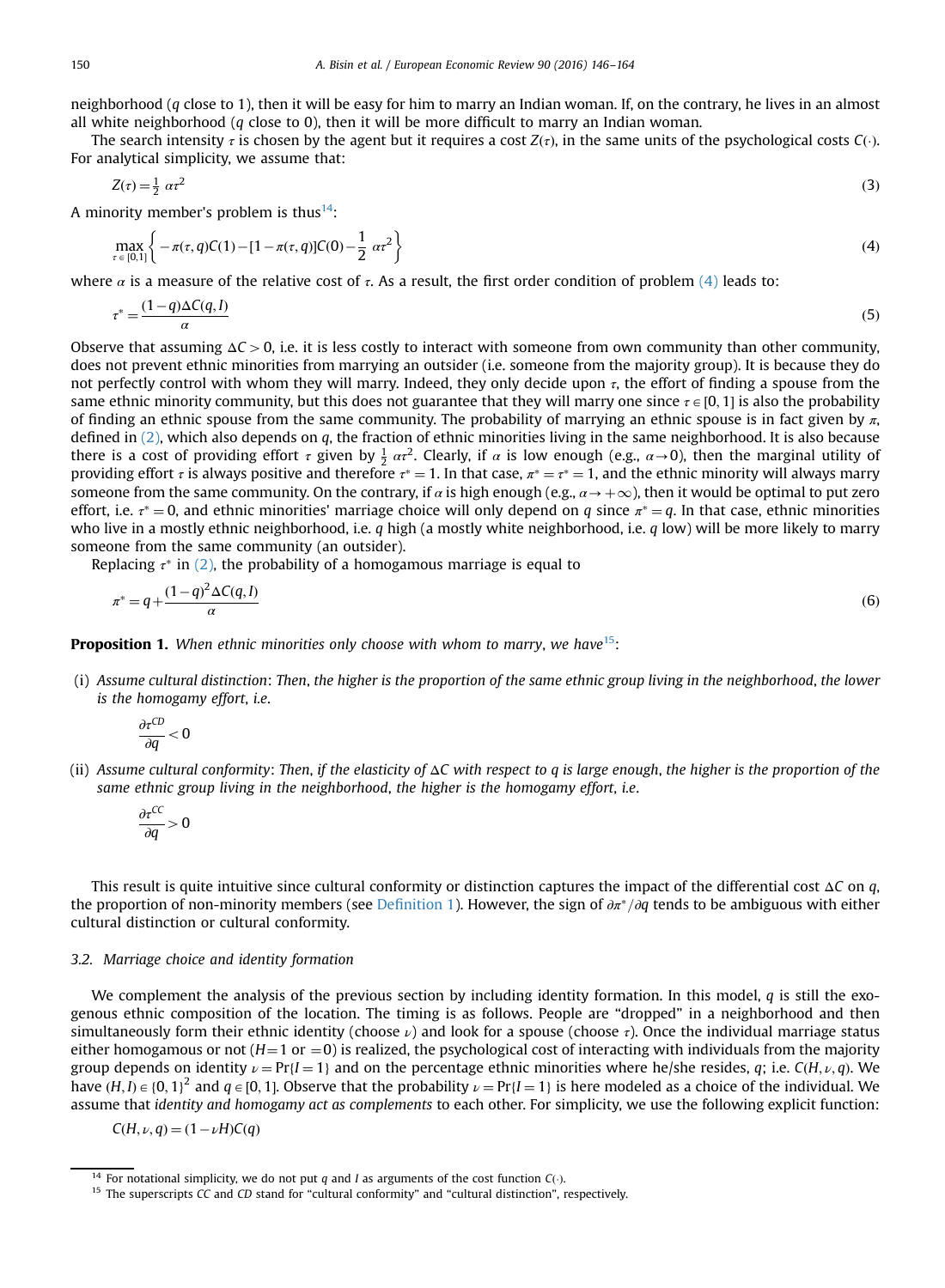<span id="page-5-0"></span>which implies that, for individuals in a homogamous marriage,  $H=1$ , we have:

$$
C(1,\nu,q) = (1-\nu)C(q),
$$

while, for individuals in a heterogamous marriage,  $H=0$ , we have:

$$
C(0,\nu,q)=C(q)
$$

This means that a strong identity (high  $\nu$ ) with a homogamous marriage (H=1) leads to a lower total cost of interacting with whites than a weak identity with a heterogamous marriage. Our explanation is as before. Individuals married to someone from the same ethnic group and having a strong identity do not interact very much with whites and thus have a lower interacting cost than someone more "integrated" to the majority group. This specification implies that  $\Delta C(q,\nu) = C(0,\nu,q) - C(1,\nu,q)$ , which is equal to:

$$
\Delta C(q,\nu) = \nu C(q) \tag{7}
$$

As above (Eq. [\(2\)\)](#page-3-0), the probability of marrying homogamously is given by  $\pi(\tau, q)$  and still equal to:

$$
\pi(\tau, q) = \tau + (1 - \tau)q
$$

where now  $\tau$  will be a function of q but also of  $\nu$ , the strength of identity. Observe that q, the fraction of individuals from the ethnic group residing in the same neighborhood, is a crude way of measuring peer effects but this is what we have in the (Census) data. In particular, we do not model the identity choice of the people living in the same neighborhood.<sup>16</sup> In this respect, this is a pure random matching process and therefore there is no assortative matching, in the sense that minority members with low (high) levels of ethnic identity strength would marry people with low (high) levels of ethnic strength. Again, we do not have this information in the data. From the Census, we only know q, the fraction of ethnic minorities residing in the same neighborhood but we do not know the strength of their identity.

We assume that location q is exogenous and individuals choose their identity and homogamy efforts,  $\nu$  and  $\tau$ . The utility cost of developing identity  $\nu$  is denoted by  $J(\nu)$ , in the same units of the psychological costs C(q). As a result, a minority member's problem is:

$$
\max_{\nu,\tau} \left\{-\pi(\tau,q)(1-\nu)C(q) - [1-\pi(\tau,q)]C(q) - Z(\tau) - J(\nu)\right\}
$$

where  $\pi(\tau, q)$  is given by [\(2\).](#page-3-0) Indeed, if an ethnic minority marries homogamously (this occurs with probability  $\pi(\tau, q)$ ), then the cost of interacting with whites is  $C(1, \nu, q) = (1 - \nu)C(q)$  while, if he/she marries with someone from the white population<br>(this occurs with probability 1,  $\pi(x, q)$ ) he/she occurs a cost of  $C(0, \nu, q) = C(q)$ . Assume for s (this occurs with probability  $1 - \pi(\tau, q)$ ), he/she occurs a cost of  $C(0, \nu, q) = C(q)$ . Assume, for simplicity, that [\(3\)](#page-4-0) holds and that  $U(\nu)$  is quadratic i.e.  $U(\nu) = \frac{1}{\nu^2}$ . The first order conditions of this problem c  $J(\nu)$  is quadratic, i.e.  $J(\nu) = \frac{1}{2} \nu^2$ . The first order conditions of this problem can easily be reduced to<sup>17</sup>:

$$
\nu = \pi C(q)
$$
\n
$$
\pi = q + \frac{(1-q)^2 C(q)}{\alpha} \nu
$$
\n(8)

This is a simultaneous equation system in which  $(\nu^*, \pi^*)$  are the endogenous variables and q the exogenous variable.

Under cultural conformity, the minority's psychological costs of interacting with individuals from the majority group are decreasing in the proportion 1–q of the majority residing in the neighborhood where the minority lives. The simplest<br>formulation therefore has: formulation therefore has:

$$
C(q) = c q \tag{10}
$$

Under cultural distinction, the minority's psychological costs to interact with individuals from the majority group are increasing in the proportion  $1-q$  of the majority in the neighborhood where the minority resides. The simplest formulation thus has:

$$
C(q) = c(1-q) \tag{11}
$$

Given (7), this implies that  $\Delta C(q, \nu) = \nu c q$  and thus  $\partial \Delta C(q, \nu)/\partial q > 0$  for cultural conformity, and  $\Delta C(q, \nu) = \nu c(1-q)$  and thus  $\partial \Delta C(q, \nu)/\partial q > 0$  for cultural distinction. This corresponds exactly to Definition 1.  $\partial \Delta C(q, \nu)/\partial q$  < 0 for cultural distinction. This corresponds exactly to Defi[nition 1.](#page-3-0)

By plugging  $(11)$  into  $(8)$  and  $(9)$ , for cultural distinction, we obtain:

$$
\nu^{\rm CD} = \pi^{\rm CD} \, c(1-q) \tag{12}
$$

$$
\pi^{CD} = q + \frac{c(1-q)^3}{\alpha} \nu^{CD} \tag{13}
$$

 $17$  It is easily verified that

$$
\tau^* = \frac{(1-q)C(q)v^*}{\alpha}
$$

When plugging  $\tau^*$  into [\(2\),](#page-3-0) we easily obtain (9). We prefer, however, to express our equilibrium condition in terms of  $\pi^*$  instead of  $\tau^*$  because, in the data, we observe  $\pi^*$  and not  $\tau^*$ .

<sup>&</sup>lt;sup>16</sup> For an analysis where the choice of people residing in the same neighborhood is explicitly modeled as a network formation game, see [Del Bello et al.](#page-17-0) [\(2016\)](#page-17-0).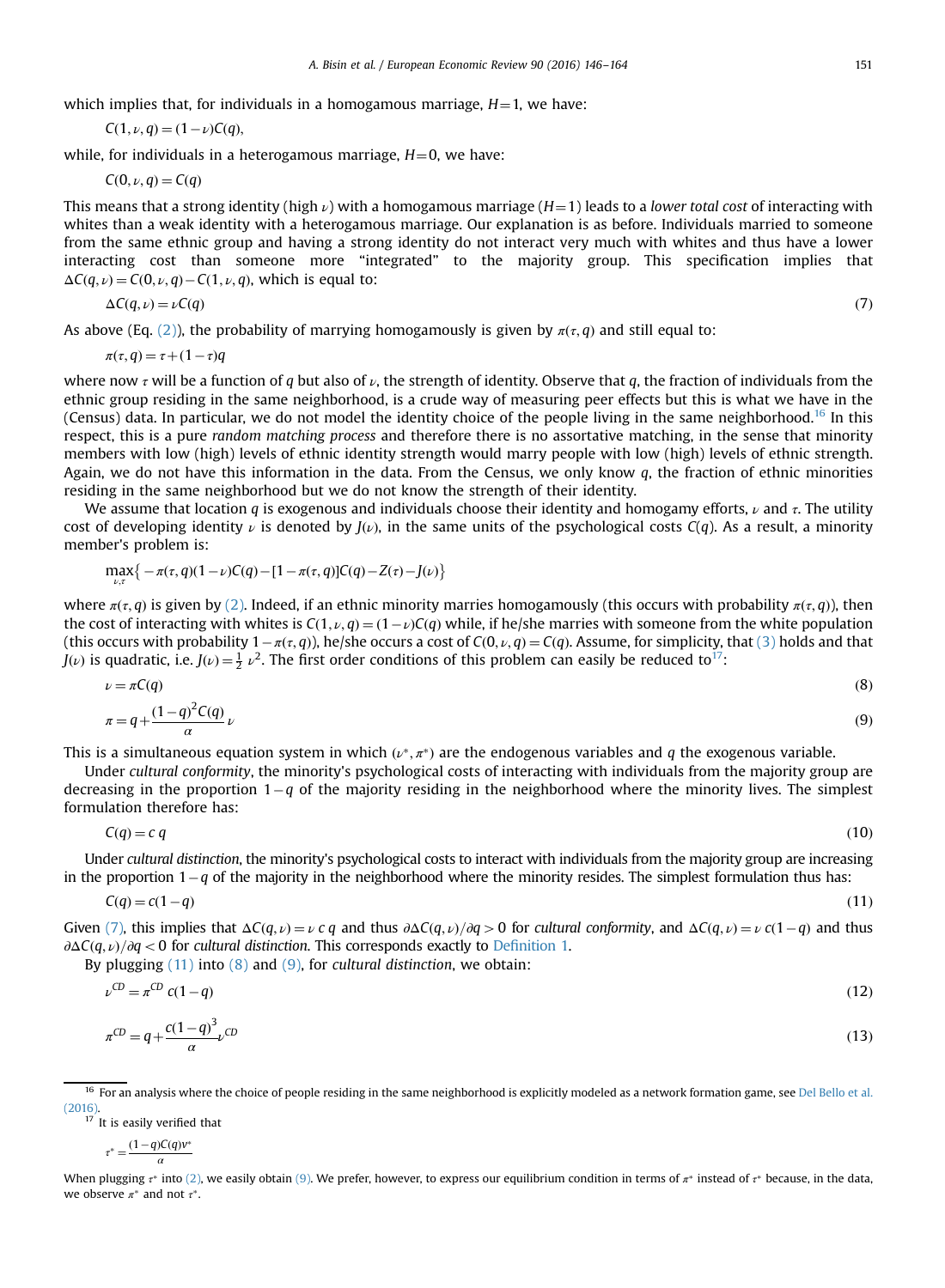Various simple conclusions can be obtained from these two equations. Consider, first, Eq. [\(12\)](#page-5-0), expressing how identity formation  $\nu^{CD}$  depends on the proportion q of minority members and on  $\pi^{CD}$  the probability of homogamy. Clearly, the larger is the proportion of minority members and the more segregated the neighborhood is, the lower is  $C(q) = c(1-q)$ , the<br>psychological cost of interacting with the majority group, and the smaller are the incentives for identity f psychological cost of interacting with the majority group, and the smaller are the incentives for identity formation as a cultural distinction. On the other hand, the higher is the probability  $\pi^{CD}$  of homogamous marriage resulting from socialization effort, the larger are the expected benefits from identity formation and the more intense is the identity. Interestingly, marital segregation, as reflected by  $\pi^{CD}$ , and neighborhood segregation, as reflected by q, are substitutes in terms of identity formation since  $\frac{\partial^2 v^{\omega}}{\partial a^{\omega} \partial q}$  < 0. In other words, the marginal effect of marital segregation on identity formation tends to be reduced the more segregated the neighborhood is (i.e. the larger is q).

Consider now Eq. [\(13\)](#page-5-0) characterizing the (endogenous) probability of homogamy  $\pi^{CD}$  as a function of identity  $\nu^{CD}$  and neighborhood segregation q. The more intense is the identity formation, the higher is the probability of homogamy. On the other hand, the effect of q on  $\pi^{CD}$  is ambiguous and reflects two opposite effects. First, there is a direct effect related to the fact that the larger the proportion of minority people in the neighborhood  $q$ , the larger the probability of finding a minority spouse in the common pool of potential partners. This effect is reflected in the first term  $q$  of [\(13\)](#page-5-0). The second effect is illustrated by the second term (1–q)<sup>2</sup>C(q) $\nu^{CD}$  and indicates the impact of a change in q on the marginal incentives to marital<br>segregation (i.e. the socialization effort  $\tau^{CD}$ ). Indeed, the more segregated is the ne illustrated by the second term  $(1-q)^2C(q)\nu^{CD}$  and indicates the impact of a change in q on the marginal incentives to marital smaller are the incentives to spend resources of finding directly a partner in the restricted pool of minority spouses. First, because social interactions with the majority people are less costly, there is less of a need for identity formation that can be effectively expressed in a homogamous marriage. This is reflected by the term  $C(q) = c(1-q)$ . Second, a larger proportion of  $\frac{1}{2}$  comparing the incontract to make special effort to find a spouse in a segregated minority people in the neighborhood also reduces the incentives to make special effort to find a spouse in a segregated marital pool, as minority people are already more likely to be found in the common marital pool. Both channels reduce therefore the incentives for socialization efforts  $\tau^{CD}$ , which, in turn, tends to reduce the probability of homogamy  $\pi^{CD}$ . It is also interesting to observe that, for the choice of socialization effort and probability of homogamy, identity and neighborhood segregation (as reflected by q) are substitutes since  $\frac{\partial^2 \pi^{CD}}{\partial \omega^D \partial q}$  < 0. More precisely, the marginal effect of identity on minority homogamy tends to be reduced the more segregated the neighborhood (i.e. the larger is q).

Let us now consider *cultural conformity*. By plugging  $(10)$  into  $(8)$  and  $(9)$ , we obtain:

$$
\nu^{\rm CC} = \pi^{\rm CC} \, c q \tag{14}
$$

$$
\pi^{\rm CC} = q + \frac{c}{\alpha} q(1-q)^2 \nu^{\rm CC} \tag{15}
$$

Again, simple conclusions can be drawn from these equations. Consider first  $(14)$ . In that case, the larger the proportion q of minority members and the more segregated the neighborhood, the higher  $C(q) = cq$ . Similarly, the larger the probability  $\pi^{\rm CC}$  of homogamous marriage, the larger the expected benefits from identity, and hence the more intense is identity formation. Again the sign of the cross derivative is interesting. Marital segregation (as reflected by  $\pi^{CC}$ ) and neighborhood segregation (as reflected by  $q$ ), under cultural conformity, are complements in terms of identity formation. In other words, the marginal effect of marital segregation on identity formation is larger, the more segregated the neighborhood is (i.e. the larger is q).

Consider now Eq. (15). The more intense is identity formation  $v^{CC}$ , the larger is neighborhood segregation q. The effect of q on  $\pi$ <sup>CC</sup> is, however, ambiguous and reflects now three effects. First, there is, as before, the direct effect related to the fact that the larger the proportion of minority people in the neighborhood, the larger the probability of finding a minority spouse in the common pool of potential partners. This effect is illustrated by the first term  $q$  in (15). A second positive effect is illustrated by  $v^{CC}(q)/\alpha = v^{CC}(q/\alpha)$ . The larger q, the larger the conformity psychological gain of social interactions with other minority individuals in the neighborhood and the associated identity formation process that can be effectively expressed in homogamous marriages. This increases the incentives for homogamous marriages and the marginal incentives to marital segmentation (i.e. the socialization effort  $\tau^{CC}$ ). The last effect of q on  $\pi^{CC}$ , captured by  $(1-q)^2$ , is negative. As in the case of cultural distinction, it reflects simply the fact that a larger q reduc case of cultural distinction, it reflects simply the fact that a larger q reduces the incentives to make special efforts to find a spouse in a segregated marital pool, as minority people are already likely to be found in the common marital pool. This channel decreases the incentives for socialization efforts  $\tau^{CC}$ , and tends to reduce the probability of homogamy  $\pi^{CC}$ .

Finally, identity and neighborhood segregation (as reflected by  $q$ ) interact in terms of the formation of homogamous minority marriages. The second cross derivative of  $\pi$  with respect to  $\nu$  and q has the sign of

$$
\frac{\partial^2 \pi^{CC}}{\partial v^{CC} \partial q} = \frac{d}{dq} \Big\{ (1 - q)^2 C(q) / \alpha \Big\} = \frac{d}{dq} \Big\{ (1 - q)^2 \frac{cq}{\alpha} \Big\}
$$

which is, in general, ambiguous. When  $C(0) = 0$ , namely when identity formation gains are very small for small minority populations, it is easy to see that

$$
\frac{d}{dq}\Big\{(1-q)^2C(q)\Big\}>0
$$

for small enough values of q. In that case, neighborhood segregation and identity are complements for homogamy. Our discussion can be summarized by the following proposition: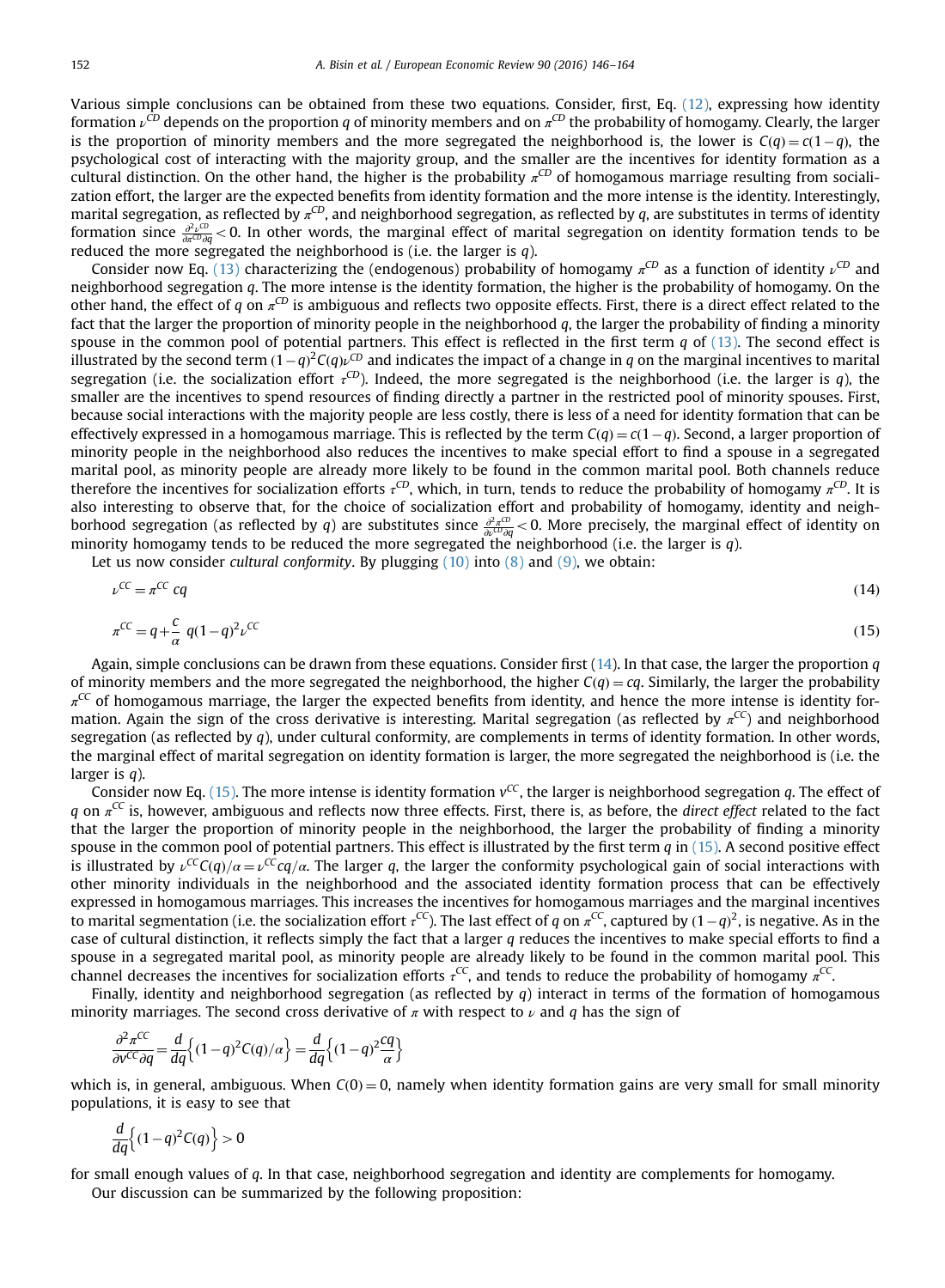<span id="page-7-0"></span>

Fig. 1. Ethnic composition by neighborhood class. Notes: The Asian group comprises Indians and Chinese.

Proposition 2. When ethnic minorities choose both with whom to marry and their identity, we have:

(i) Assume cultural distinction, i.e.  $C(q) = c(1-q)$ <br>(i.1) Consider the choice of identity  $C^D$ . The (i) Assume cultural distinction, i.e.  $C(q) = c(1-q)$ :

- (i-1) Consider the choice of identity  $\nu^{\rm CD}$ : The strength of identity  $\nu^{\rm CD}$  is decreasing with neighborhood segregation q and increasing with minority homogamy  $\pi^{\rm CD}$  Marital segregation  $\pi^{\rm CD}$  and neighborh increasing with minority homogamy  $\pi^{CD}$ . Marital segregation  $\pi^{CD}$  and neighborhood segregation q are substitutes for identity formation  $v^{CD}$ .
- (i.2) Consider the choice of marriage  $\pi^{\rm C}$ : The probability of marital segregation is increasing in the intensity of identity while the effect of neighborhood segregation is ambiguous. Identity and neighborhood segregation are substitutes for homogamy.
- (ii) Assume cultural conformity, i.e.  $C(q) = c q$ :
- (ii.1) Consider the choice of identity  $v^{CC}$ : Identity is increasing with neighborhood segregation and increasing with minority homogamy. Marital segregation and neighborhood segregation are complements for identity formation.
- (ii.2) Consider the choice of marriage  $\pi^{CC}$ : The probability of marital segregation  $\pi^{CC}$  is increasing in the intensity of identity  $V^{CC}$ while the effect of neighborhood segregation is ambiguous. For small enough minority groups q, identity intensity v $^{CC}$  and neighborhood segregation q are complements for homogamy.

From this proposition, it clearly appears that the distinctive characteristics of the cultural distinction model (as opposed to the cultural conformity model) are:

1.  $\nu$  is decreasing in q; and

2. marital segregation  $\pi$  and neighborhood segregation  $q$  are substitutes for identity formation  $v$ , i.e.  $\frac{\partial^2 \pi}{\partial v \partial q}$ < 0.

This is what we want to test in the data.

## 4. Data and descriptive evidence

As it is extremely difficult to obtain detailed data on ethnic preferences and homogamy marriage along ethnic lines together with residential neighborhood composition at high level of spatial disaggregation and individual socio-economic characteristics, there is no direct empirical test of models of cultural integration in the literature. We present a first evidence in this direction by using data from the Fourth National Survey of Ethnic Minorities (FNSEM) collected in 1993/4 by the Policy Studies Institute. This includes a standard set of variables that capture individual, demographic and job characteristics; see [Berthoud et al. \(1997\)](#page-17-0) and [Modood et al. \(1997\)](#page-18-0) for details. It over-samples ethnic minority groups, distinguishing explicitly six of them: Caribbean, Indian, Pakistani, African-Asian, Bangladeshi, and Chinese.18 The survey contains detailed information about the respondents' identification with their own ethnic group (e.g., attitudes towards inter-marriage, importance of religion and other aspects of individual's ethnic preferences) as well as variables aiming at capturing the heterogeneity within the non-white population in terms of individual, demographic, family and socio-economic characteristics (see [Modood et al., 1997,](#page-18-0) for details).

<sup>&</sup>lt;sup>18</sup> Black Africans were not included because the bulk of their immigration in the UK happened earlier. Furthermore, the survey only covers England and Wales.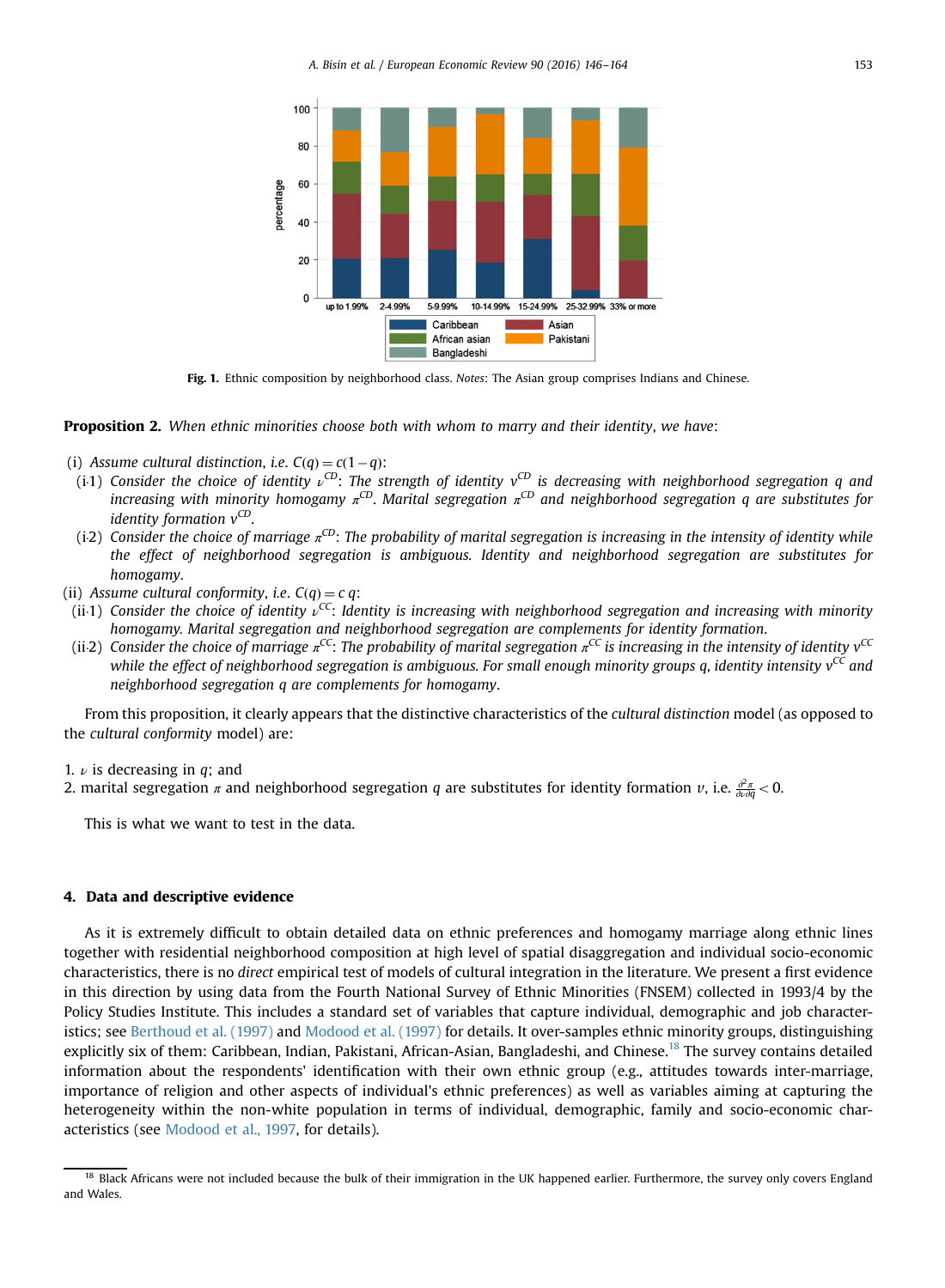We enrich the analysis of ethnic identification, necessarily a self-reported "subjective" measure, with the study of homogamy marriage along ethnic lines. Homogamy can in fact be considered an "objective" measure of identity, which is conceptually strongly related to our subjective measure.

Finally, to address the main issue of this paper, the identification of cultural distinction versus cultural conformity, we need to study the variation of the respondents' identification with their own ethnic group across different residential neighborhoods as characterized by their ethnic composition. To this end, we use the information provided by the FNSEM data about each individual's residential ward, which is taken from the 1991 Census.<sup>19</sup>

## 4.1. Definition of the variables

The key variables in our analysis are (i) the ethnic composition of the residential neighborhood,  $q$ ; (ii) the intensity of ethnic identity,  $\nu$ ; and (iii), the probability of homogamous marriage,  $\pi$ . They are described in turn.

(i) For each individual i, the percentage of ward inhabitants of the same ethnic group is reported in the data divided into seven classes,  $q_i \leq 2\%$ ,  $2\% < q_i \leq 5\%$ ,  $5\% < q_i \leq 10\%$ ,  $10\% < q_i \leq 15\%$ ,  $15\% < q_i \leq 25\%$ ,  $25\% < q_i \leq 33\%$ ,  $q_i \geq 33\%$ . In 1991, there were not many wards with a portion of inhabitants of each ethnic group much larger than  $33\frac{20}{1}$  In the regression analysis, we use the mean value of each interval and use the top coding  $q_i = 33$  for the last class.<sup>21</sup>

[Fig. 1](#page-7-0) reports the distribution of respondents over the ethnic composition of the neighborhood in which they live.

(ii) The survey contains a number of questions providing information on different dimensions of identity, in particular, the importance of religion, the attitudes towards inter-marriage, the relevance of ethnicity in influencing the kind of school people want for their children, and the clothes people wear.<sup>22</sup> For Asians, the interviewer also records if the head of the respondent is covered and, for Asian females, whether they wear bindi (i.e. the mark on forehead). We perform our analysis using separately the answers on each of these questions. Identity, denoted by I, is coded as a dichotomous variable taking value 1 if the individual considers as very important the role of religion in her/his life, and 0 otherwise (importance of religion). It takes value 1 if the individual would personally mind if a close relative were to marry a white person, and 0 otherwise (inter-ethnic marriage). It takes value 1 if ethnicity has a very important or at least fairly important influence in choosing the school for a child and 0 otherwise (school ethnic composition). Finally, it takes value 1 if the individual wears distinctive ethnic clothes (or, for Asians, if the interviewer see the head covered or the bindi), and 0 otherwise (wearing distinctive ethnic clothes). The variable measuring the intensity of ethnic identity,  $\nu$ , is then the probability that  $I=1$ , for each aspect of these different measures of identity.

(iii) Homogamy H is a dummy variable taking value 1 if the respondent is married to a person of her/his own ethnic group, and 0 otherwise. The variable  $\pi$  measures the probability that marriage is homogamous. Singles, somewhat con-sistently with the theoretical analysis of integration in [Section 4,](#page-7-0) are assigned  $H=0$ , that is, they are treated as nonhomogamous.<sup>23</sup>

An extensive set of control variables is also available. In addition to several individuals' observable characteristics (i.e. education, age, sex, fertility choices, employment status, job qualification, household house ownership, time spent in the UK, a dummy indicating whether the respondent is born in the UK or not), the data set also contains variables aiming at capturing the influence of the social environment (family, friends, neighbors) and workplace (language typically spoken in the family, with friends, at work, a dummy capturing instances of discrimination, and one indicating whether the marriage is arranged by the parents). Precise definitions of all these variables, as well as our sample descriptive statistics, can be found in the Data Appendix [\(Table A1\)](#page-16-0). Excluding the individuals with missing or inadequate information on our target variables, we obtain a final sample of 1559 individuals.

#### 4.2. Descriptive evidence

The relationship observed in the data between ethnic identity and ethnic composition is represented in [Fig. 2a](#page-9-0). In panel (a) ethnic identity is directly measured by I (here importance of religion); while in panel (b) we use homogamy,  $H$ , as an indirect measure. I seems to vary non-systematically with ethnic composition as measured by q. The view that individuals

<sup>&</sup>lt;sup>19</sup> A UK Census ward contains on average 3000-4000 residents.

 $^{20}$  According to the Census 1991 data, for example, there are about 25% of the wards with percentages of Bangladeshi higher than 33% but only 5% with portions higher than 40%.

 $21$  Our results remain qualitatively unchanged when slightly moving the top coding.

 $^{22}$  The precise questions are the following ones: "How important is religion to the way you live your life? Is it not at all important, not very important, fairly important or very important?"; "Would you personally mind if a close relative were to marry a white person?; "If you were choosing a school for an eleven-year old child of yours, would your choice be influenced by how many (respondent's ethnic group origin) children there were in the school? And, if "yes", would it be a very important influence, a fairly important influence or a not very important influence?". If Asian: "do you ever wear Asian clothes such as sari, salwar, kameez, kurta or pyjama?". And, if "yes", "do you wear Asian clothes all the time or only sometimes?". And, "at home?", "in the homes of other Asians?","at social events?", "at work?", "to the shops?". If Caribbean: "do you ever wear anything or wear your hair in a style that is meant to show a connection with the Caribbean or Africa?".

 $23$  We link identity formation with homogamous marriages along ethnic and religious traits. It has indeed been extensively documented that inter-racial marriage is typically considered as a sign of inclination toward cultural assimilation (see, in particular, [Al-Johar, 2005](#page-17-0); [Qian, 1999;](#page-18-0) [Meng and Gregory,](#page-17-0) [2005](#page-17-0); [Lichter et al., 2007](#page-17-0); [Tucker and Mitchell-Kernan, 1990\)](#page-18-0) and that marriage choices are at least in part determined by parents' preferences to socialize their children to their own trait ([Bisin et al., 2004,](#page-17-0) and the evidence cited in [Bisin and Verdier, 2000](#page-17-0)).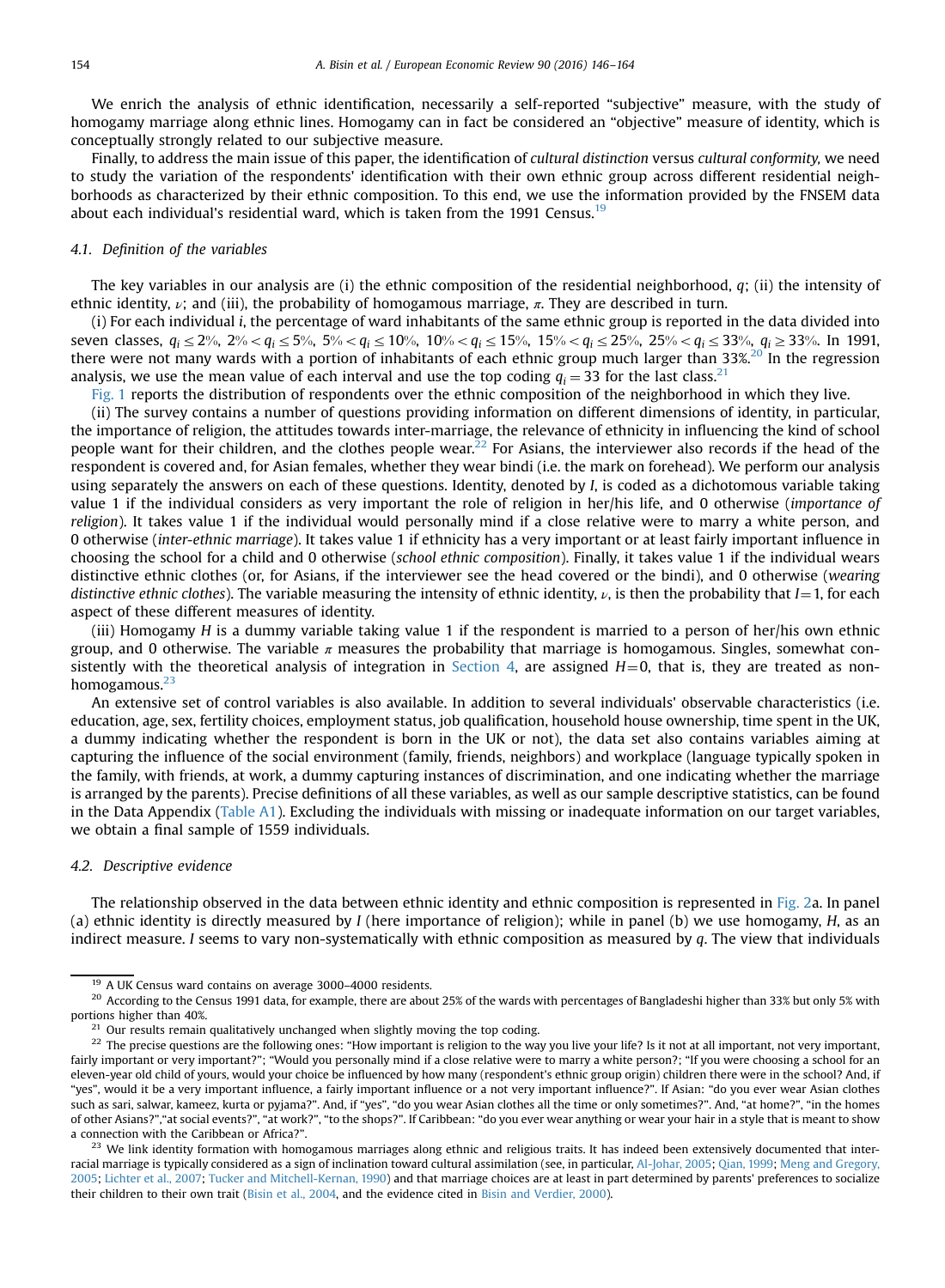<span id="page-9-0"></span>

Fig. 2. (a) Proportions of ethnic identity (I) and homogamy rate (H) by neighborhood ethnic composition. Whole sample, (b) proportions of ethnic identity (I) and homogamy rate (H) by neighborhood ethnic composition, Muslim sample and (c) proportions of ethnic identity (I) and homogamy rate (H) by neighborhood ethnic composition, non-Muslim sample.

with stronger ethnic identities tend to live in more segregated neighborhoods is certainly not apparent in the raw data. On the contrary, homogamous marriages are indeed more prevalent in more segregated neighborhood, but the extent to which this is true seems to taper down as  $q$  increases: homogamy even declines for  $q\geq$  33%.  $^{24}$ 

One may think that this evidence is due to the Muslims in our sample. Indeed, a large debate has recently emerged in the popular press about the alleged specificity of Muslim immigrants with regard to the strength of their identity and their (lack

<sup>&</sup>lt;sup>24</sup> The words segregation/segregated should be carefully interpreted here and in the rest of the paper: we refer to more segregated neighborhoods to mean neighborhoods with a higher proportion of the population of the same ethnicity. As we noted, highly segregated wards are not observed in the sample.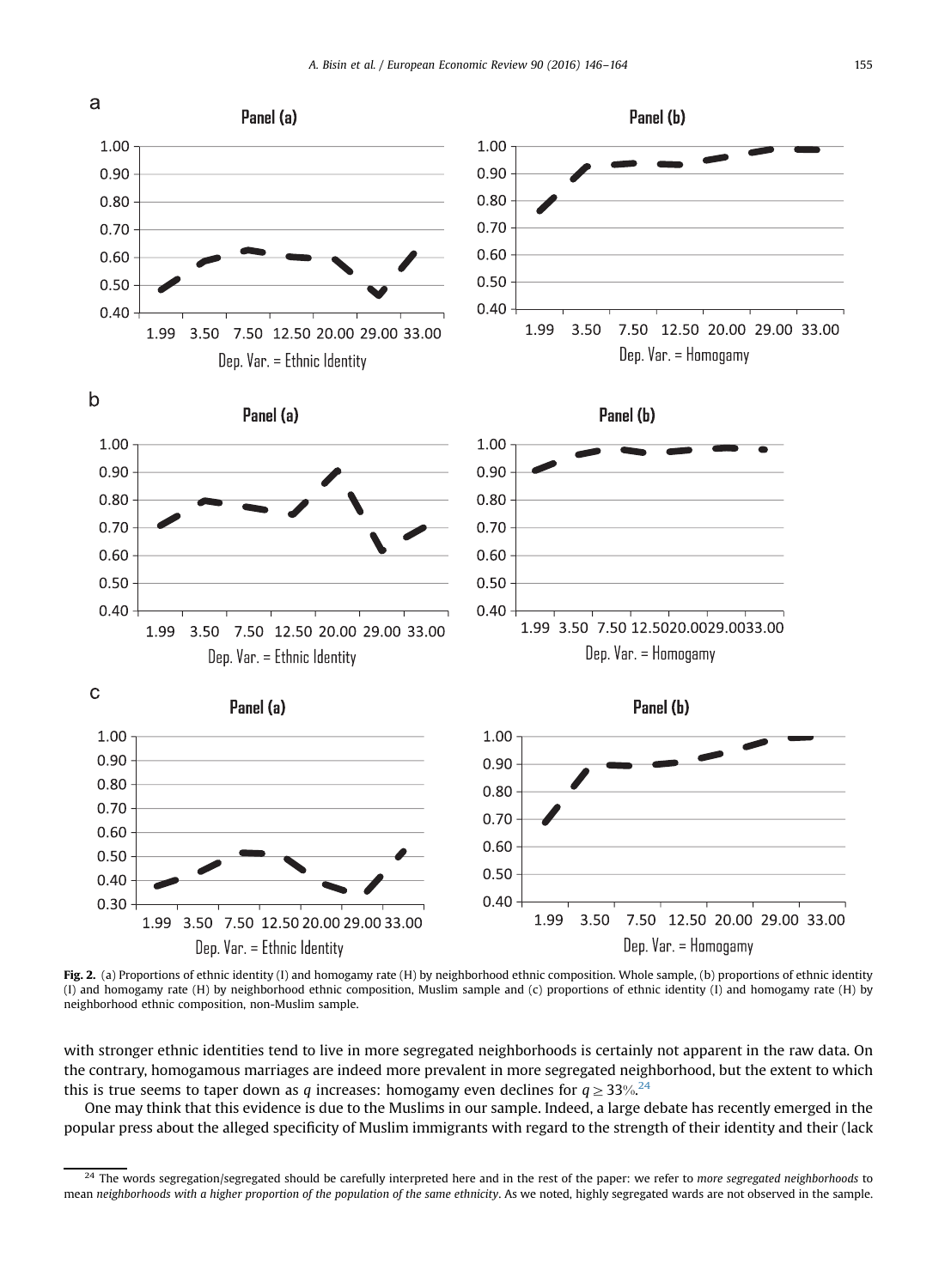#### <span id="page-10-0"></span>Table 1

Ethnic identity, homogamy and ethnic neighborhood composition – whole sample.

|                                               | (1): Dep. Var.: Ethnic identity measured by importance of religion<br>(2): Dep. Var.: Homogamy |                         |                          |                          |                          |                          |
|-----------------------------------------------|------------------------------------------------------------------------------------------------|-------------------------|--------------------------|--------------------------|--------------------------|--------------------------|
|                                               | (1)                                                                                            | (2)                     | (1)                      | (2)                      | (1)                      | (2)                      |
| Ward density of own ethnic group              | $0.0461***$<br>(0.0156)                                                                        | $0.1081***$<br>(0.0265) | $0.0436***$<br>(0.0166)  | $0.1355***$<br>(0.0312)  | $0.0481***$<br>(0.0169)  | $0.1390***$<br>(0.0319)  |
| Ward density of own ethnic group <sup>2</sup> | $-0.0013***$<br>(0.0004)                                                                       | $-0.0019**$<br>(0.0008) | $-0.0014***$<br>(0.0005) | $-0.0027***$<br>(0.0010) | $-0.0015***$<br>(0.0005) | $-0.0029***$<br>(0.0010) |
| Individual controls                           |                                                                                                |                         |                          |                          |                          |                          |
| Age at arrival                                |                                                                                                |                         | 0.0055                   | $0.0288***$              | 0.0042                   | $0.0305***$              |
|                                               |                                                                                                |                         | (0.0049)                 | (0.0099)                 | (0.0049)                 | (0.0103)                 |
| Age at arrival                                |                                                                                                |                         | $0.4078*$                | 0.0062                   | 0.3656                   | 0.0334                   |
|                                               |                                                                                                |                         | (0.2396)                 | (0.1792)                 | (0.2273)                 | (0.1788)                 |
| Age <sup>2</sup>                              |                                                                                                |                         | $-0.0070*$               | $-0.0008$                | $-0.0063*$               | $-0.0010$                |
|                                               |                                                                                                |                         | (0.0040)                 | (0.0027)                 | (0.0038)                 | (0.0027)                 |
| Female                                        |                                                                                                |                         | 0.0913                   | 0.0272                   | 0.0731                   | 0.1022                   |
|                                               |                                                                                                |                         | (0.0882)                 | (0.1411)                 | (0.0890)                 | (0.1508)                 |
| Born in the UK                                |                                                                                                |                         | $-6.5322*$               | $-0.2273$                | $-5.8439*$               | $-0.8417$                |
|                                               |                                                                                                |                         | (3.5164)                 | (2.9235)                 | (3.3549)                 | (2.9436)                 |
| Arranged marriage                             |                                                                                                |                         | $0.4712***$              | $1.0410***$              | $0.4468***$              | $0.9057**$               |
|                                               |                                                                                                |                         | (0.0960)                 | (0.3494)                 | (0.0967)                 | (0.3553)                 |
| Discrimination                                |                                                                                                |                         | 0.1050                   | $-0.0803$                | 0.0945                   | $-0.1302$                |
|                                               |                                                                                                |                         | (0.1312)                 | (0.1874)                 | (0.1318)                 | (0.1902)                 |
| Children                                      |                                                                                                |                         | 0.0562                   | 0.0008                   | 0.0740                   | 0.0476                   |
|                                               |                                                                                                |                         | (0.1537)                 | (0.2007)                 | (0.1559)                 | (0.2040)                 |
| Years since arrival                           |                                                                                                |                         | $-0.0294$                | 0.0486                   | $-0.0294$                | 0.0280                   |
| Years since arrival <sup>2</sup>              |                                                                                                |                         | (0.0196)<br>0.0005       | (0.0363)<br>$-0.0014*$   | (0.0201)<br>0.0004       | (0.0351)<br>$-0.0008$    |
|                                               |                                                                                                |                         | (0.0004)                 | (0.0007)                 | (0.0004)                 | (0.0007)                 |
| British degree                                |                                                                                                |                         | 0.0550                   | $-0.6510***$             | 0.0891                   | $-0.6177***$             |
|                                               |                                                                                                |                         | (0.1133)                 | (0.1475)                 | (0.1136)                 | (0.1517)                 |
| British high education                        |                                                                                                |                         | $-0.4770***$             | $-0.0833$                | $-0.4605***$             | $-0.1386$                |
|                                               |                                                                                                |                         | (0.1285)                 | (0.1612)                 | (0.1295)                 | (0.1621)                 |
| Foreign education                             |                                                                                                |                         | $-0.1913*$               | 0.0639                   | $-0.1740*$               | $-0.0260$                |
|                                               |                                                                                                |                         | (0.0978)                 | (0.1717)                 | (0.0996)                 | (0.1743)                 |
| Employed                                      |                                                                                                |                         | $-0.2961***$             | 0.1892                   | $-0.2990***$             | 0.0824                   |
|                                               |                                                                                                |                         | (0.1000)                 | (0.1573)                 | (0.1109)                 | (0.1728)                 |
| Manager                                       |                                                                                                |                         | $-0.1726$                | $-0.0637$                | $-0.1792$                | 0.0069                   |
|                                               |                                                                                                |                         | (0.2373)                 | (0.2829)                 | (0.2319)                 | (0.2912)                 |
| Employee                                      |                                                                                                |                         | $-0.0834$                | $-0.3205*$               | $-0.0840$                | $-0.3238*$               |
|                                               |                                                                                                |                         | (0.0934)                 | (0.1695)                 | (0.0943)                 | (0.1772)                 |
| House owner                                   |                                                                                                |                         | $-0.0946$                | $0.5326***$              | $-0.0710$                | $0.4882***$              |
|                                               |                                                                                                |                         | (0.1093)                 | (0.1577)                 | (0.1102)                 | (0.1615)                 |
| Contextual controls                           |                                                                                                |                         |                          |                          |                          |                          |
| English spoken at home                        |                                                                                                |                         |                          |                          | $-0.2958***$             | $-0.6141***$             |
|                                               |                                                                                                |                         |                          |                          | (0.1358)                 | (0.1904)                 |
| English spoken at work                        |                                                                                                |                         |                          |                          | 0.0695                   | $0.3542*$                |
|                                               |                                                                                                |                         |                          |                          | (0.1239)                 | (0.1904)                 |
| English spoken with friends                   |                                                                                                |                         |                          |                          | $-0.1597$                | 0.2922                   |
|                                               |                                                                                                |                         |                          |                          | (0.1099)                 | (0.1791)                 |
| Constant                                      | $-0.0739$                                                                                      | $0.5870***$             | $0.4981*$                | $-0.2440$                | $0.5645*$                | $-0.3379$                |
|                                               | (0.0907)                                                                                       | (0.1221)                | (0.2950)                 | (0.5439)                 | (0.2960)                 | (0.5438)                 |
| Observations                                  | 1559                                                                                           | 1559                    | 1559                     | 1559                     | 1559                     | 1559                     |

Notes: Bivariate probit model estimation results. Coefficients and robust standard errors in parentheses are reported. Sampling weights are included.<br>
\*\*\*  $p < 0.01$ 

\*\*  $p$  < 0.05<br>\* p < 0.1

of) assimilation tendencies.<sup>25</sup> Several of the ethnic groups for which we have data have in fact a significant Muslim population; notably Pakistani and Bangladeshi are predominantly Muslim, while Indians and African-Asian have substantial Muslim minorities. Furthermore, the FNSEM survey contains a direct question asking the respondent to identify his or her

 $^{25}$  This position has been taken, in a rather extreme form, by several nationalist parties, e.g., the British National Party in England, the Lega in Italy, the Front National in France, Sverige Demokraterna in Sweden. Similar though less extreme positions have also been taken by center-right parties essentially all over Europe. A clear example of the inflamed rhetoric that often accompanies this debate is [Fallaci \(2006\)](#page-17-0). See also the discussion in [Sheikh \(2005\)](#page-18-0) for Muslims in the US, [Bisin et al. \(2008\)](#page-17-0) for Muslims in the UK and [Adida et al. \(2010](#page-17-0), [2016\)](#page-17-0) for Muslims in France.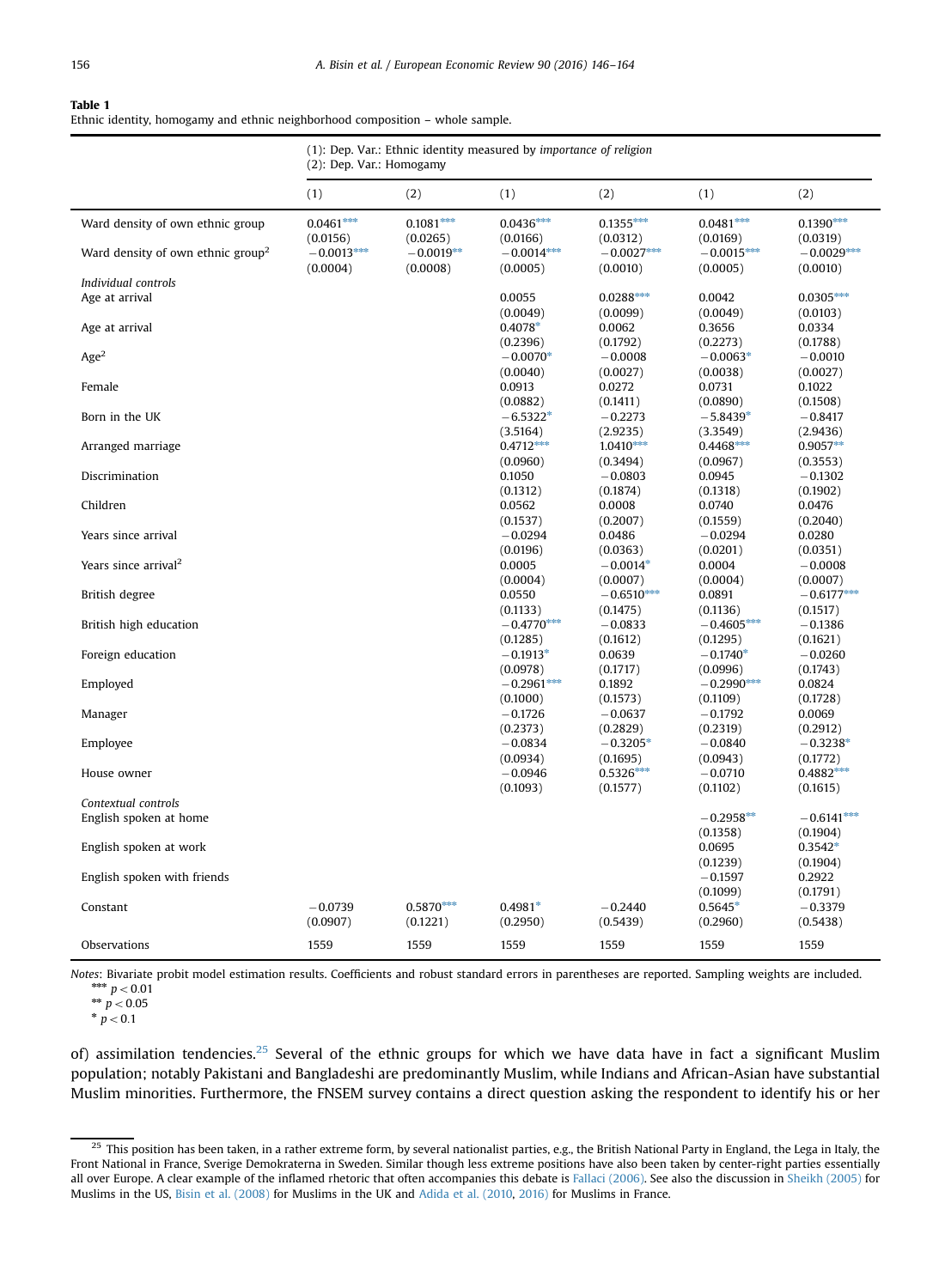| Table 2                                                                       |
|-------------------------------------------------------------------------------|
| Ethnic identity, homogamy and ethnic neighborhood composition – whole sample. |

|                                                                                     | (1): Dep. Var.: Ethnic identity measured by wearing distinctive ethnic clothes<br>(2): Dep. Var.: Homogamy                                  |                                                    |                                                    |                                                       |                                                    |                                                      |
|-------------------------------------------------------------------------------------|---------------------------------------------------------------------------------------------------------------------------------------------|----------------------------------------------------|----------------------------------------------------|-------------------------------------------------------|----------------------------------------------------|------------------------------------------------------|
|                                                                                     | (1)                                                                                                                                         | (2)                                                | (1)                                                | (2)                                                   | (1)                                                | (2)                                                  |
| Ward density of own ethnic groups<br>Ward density of own ethnic groups <sup>2</sup> | $0.0363**$<br>(0.0167)<br>$-0.0008*$<br>(0.0005)                                                                                            | $0.0945***$<br>(0.0332)<br>$-0.0017*$<br>(0.0010)  | $0.0371*$<br>(0.0198)<br>$-0.0008$<br>(0.0006)     | $0.1230***$<br>(0.0397)<br>$-0.0022*$<br>(0.0012)     | $0.0434**$<br>(0.0202)<br>$-0.0010*$<br>(0.0006)   | $0.1210***$<br>(0.0408)<br>$-0.0022*$<br>(0.0013)    |
|                                                                                     | (1): Dep. Var.: Ethnic identity measured by school ethnic composition<br>(2): Dep. Var.: Homogamy<br>(1)<br>(2)<br>(2)<br>(1)<br>(2)<br>(1) |                                                    |                                                    |                                                       |                                                    |                                                      |
| Ward density of own ethnic groups<br>Ward density of own ethnic groups <sup>2</sup> | $0.04190***$<br>(0.0157)<br>$-0.0011**$<br>(0.0005)                                                                                         | $0.1120***$<br>(0.0268)<br>$-0.0020**$<br>(0.0008) | $0.0431***$<br>(0.0161)<br>$-0.0011**$<br>(0.0005) | $0.1393***$<br>(0.0313)<br>$-0.0028***$<br>(0.000983) | $0.0425***$<br>(0.0162)<br>$-0.0011**$<br>(0.0005) | $0.1420***$<br>(0.0321)<br>$-0.0030***$<br>(0.00102) |
|                                                                                     | (1): Dep. Var.: Ethnic identity measured by inter-ethnic marriage<br>(2): Dep. Var.: Homogamy<br>(2)<br>(1)<br>(1)<br>(2)<br>(1)<br>(2)     |                                                    |                                                    |                                                       |                                                    |                                                      |
| Ward density of own ethnic groups<br>Ward density of own ethnic groups <sup>2</sup> | $0.0420***$<br>(0.0162)<br>$-0.0007$<br>(0.0005)                                                                                            | $0.0999$ ***<br>(0.0268)<br>$-0.0016*$<br>(0.0008) | $0.0437**$<br>(0.0176)<br>$-0.0010**$<br>(0.0005)  | $0.1247***$<br>(0.0316)<br>$-0.0023**$<br>(0.00101)   | $0.0420**$<br>(0.0177)<br>$-0.0009*$<br>(0.0005)   | $0.1299***$<br>(0.0324)<br>$-0.0026**$<br>(0.0010)   |
| Control set for all specifications<br>Individual controls<br>Contextual controls    | No<br>No                                                                                                                                    | No<br>N <sub>0</sub>                               | Yes<br>N <sub>0</sub>                              | Yes<br>No                                             | Yes<br>Yes                                         | Yes<br>Yes                                           |

Notes: Bivariate probit model estimation results. Coefficients and robust standard errors in parentheses are reported. Sampling weights are included. \*\*\*  $p < 0.01$ <br>\*\*  $p < 0.05$ <br>\*  $p < 0.1$ 

religious faith. [Fig. 2b](#page-9-0) shows the data when restricting our sample to Muslims only, whereas [Fig. 2](#page-9-0)c shows instead the picture when removing Muslim individuals from our sample. Although Muslims show higher homogamy rates, one can see that the general tendency in line with the entire sample, and that the evidence in its essence remains unchanged when removing the Muslims: no strong signs that people with stronger ethnic feelings live in more segregated neighborhood are revealed.

## 4.3. Empirical results

It is then of interest to present the results of a simple bivariate probit regression, looking at the correlation between ethnic identity and homogamy, and ethnic composition.<sup>26</sup> The regression analysis allows us to account formally for a non-linear relationship and to document the effects of an (increasing) set of control variables. We use alternative definitions of ethnic identity. [Table 1](#page-10-0) shows the complete list of estimation results when "importance of religion" is used as a proxy for ethnic identity, whereas Table 2 displays the same results when the three other measures of ethnic identity (wearing distinctive ethnic clothes, school ethnic composition, and inter-ethnic marriage) are used.<sup>27</sup>

We find that there is a positive and significant relationship between ethnic identity and ethnic neighborhood composition  $q$ . We also find significant non-linearities, i.e. the quadratic term in  $q$  is negative and significant. In particular, both identity and homogamy appear to be negatively related to ethnic composition for values of  $q$  greater than 20%. [Fig. 3a](#page-12-0) confirms this result by depicting the estimated (non-linear) relationship between ethnic identity and ethnic neighborhood composition q, once the influence of our most extensive set of controls has been purged out.<sup>28</sup> These non-linearities suggest

 $^{26}$  We employ a bivariate probit since, in the theoretical model of [Section 3.2,](#page-4-0) ethnic identity and homogamy are chosen simultaneously Therefore, the estimation results for the homogamy equation change accordingly to the proxy of ethnic identity used in the ethnic identity equation.

 $^{27}$  In the probit estimations, we measure q as the fraction of own ethnic group in the neighborhood. The fraction of all minority residents in the neighborhood has been, however, included among the controls.

This graph is depicted using "importance of religion" as a proxy for ethnic identity. The use of the other proxies leads to similar results. We have also performed our analysis using a multidimensional measure of ethnic identity, which summarizes the information contained in the available indicators. We have followed the standard approach in the sociological literature to derive quantitative information on sensitive topics using qualitative answers to a battery of related questions. This is a standard factor analysis, where the factor loadings of the different variables (questions) are used to derive the total score (multidimensional measure). The Crombach- $\alpha$  measure is then used to assess the quality of the derived index. In our case, we obtain an  $\alpha$  equal to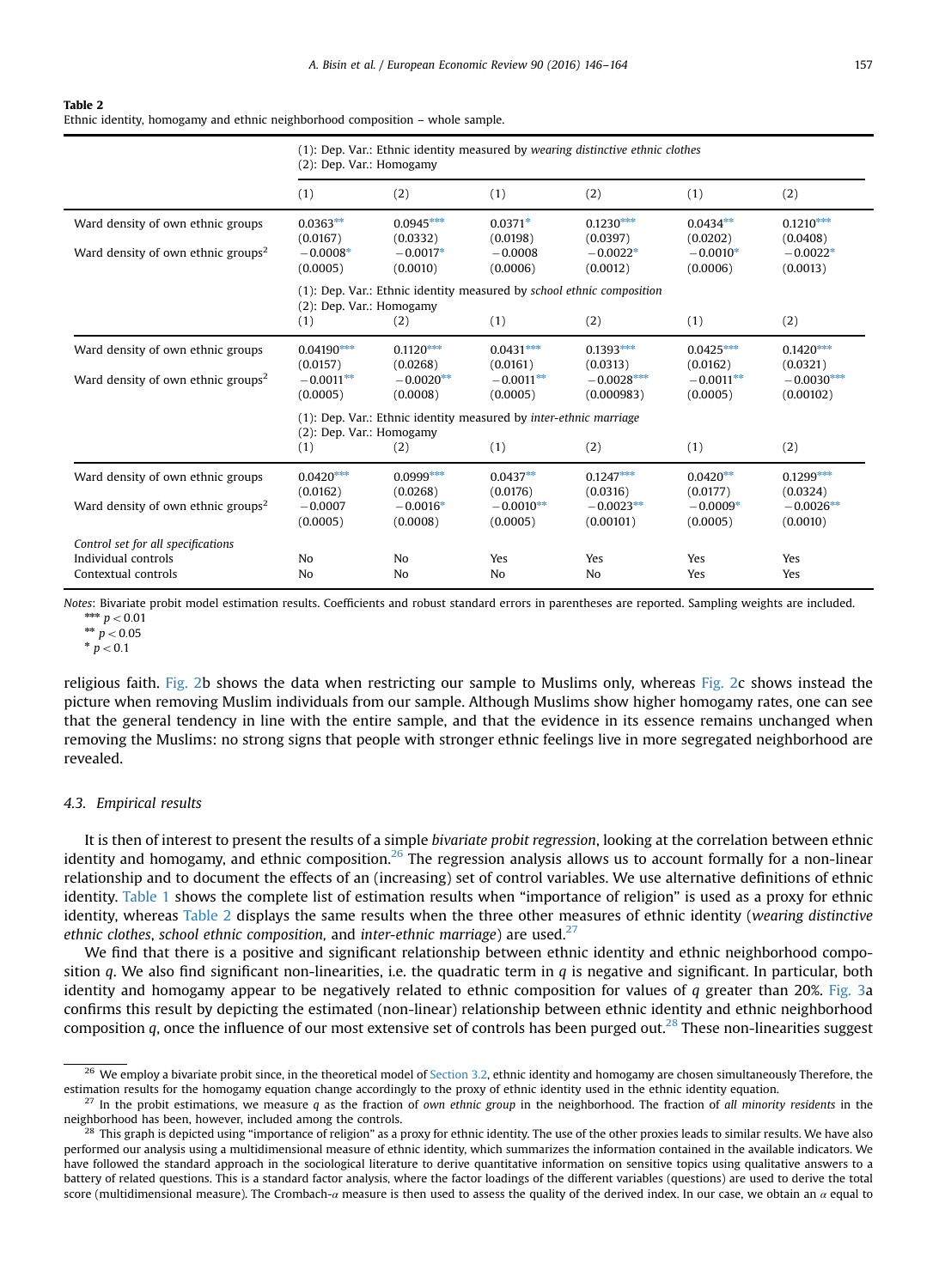<span id="page-12-0"></span>

Fig. 3. (a) Nonlinear effect of neighborhood ethnic composition on identity and homogamy. Whole sample, (b) nonlinear effect of neighborhood ethnic composition on identity and homogamy. Muslim sample and (c) nonlinear effect of neighborhood ethnic composition on identity and homogamy. Nonmuslim sample.

that ethnic identity is weaker in relatively more segregated neighborhoods, a result more consistent with cultural distinction than with cultural conformity.

[Table 3](#page-13-0) collects the results when we repeat our analysis on the restricted sample of Muslim respondents (713 individuals, roughly 45 percent of the whole sample). We maintain, however, the distribution by ethnic group as the relevant neighborhood composition variable in the identity formation and socialization processes. Descriptive statistics of our variables on this sub-sample can be found in the Data Appendix ([Table A1\)](#page-16-0). [Table 4](#page-14-0) shows instead the results when removing the Muslim sample. Fig. 3b and c depicts the corresponding picture of Fig. 3a for the Muslim sample and without Muslim sample. Even though the non-linear effect is more pronounced for the Muslim sample when ethnic identity is measured with homogamy, there is no strong sign to conclude that the evidence is merely driven by those individuals.<sup>29</sup>

(footnote continued)

<sup>0.86 (</sup> $0 \le \alpha \le 1$ ) indicating that the different items incorporated in the index have considerable internal consistency. We find that even this aggregate measure does not depend (qualitatively) differently on q.

 $29$  The evidence that is obtained when using the other measures of ethnic identity is qualitatively unchanged.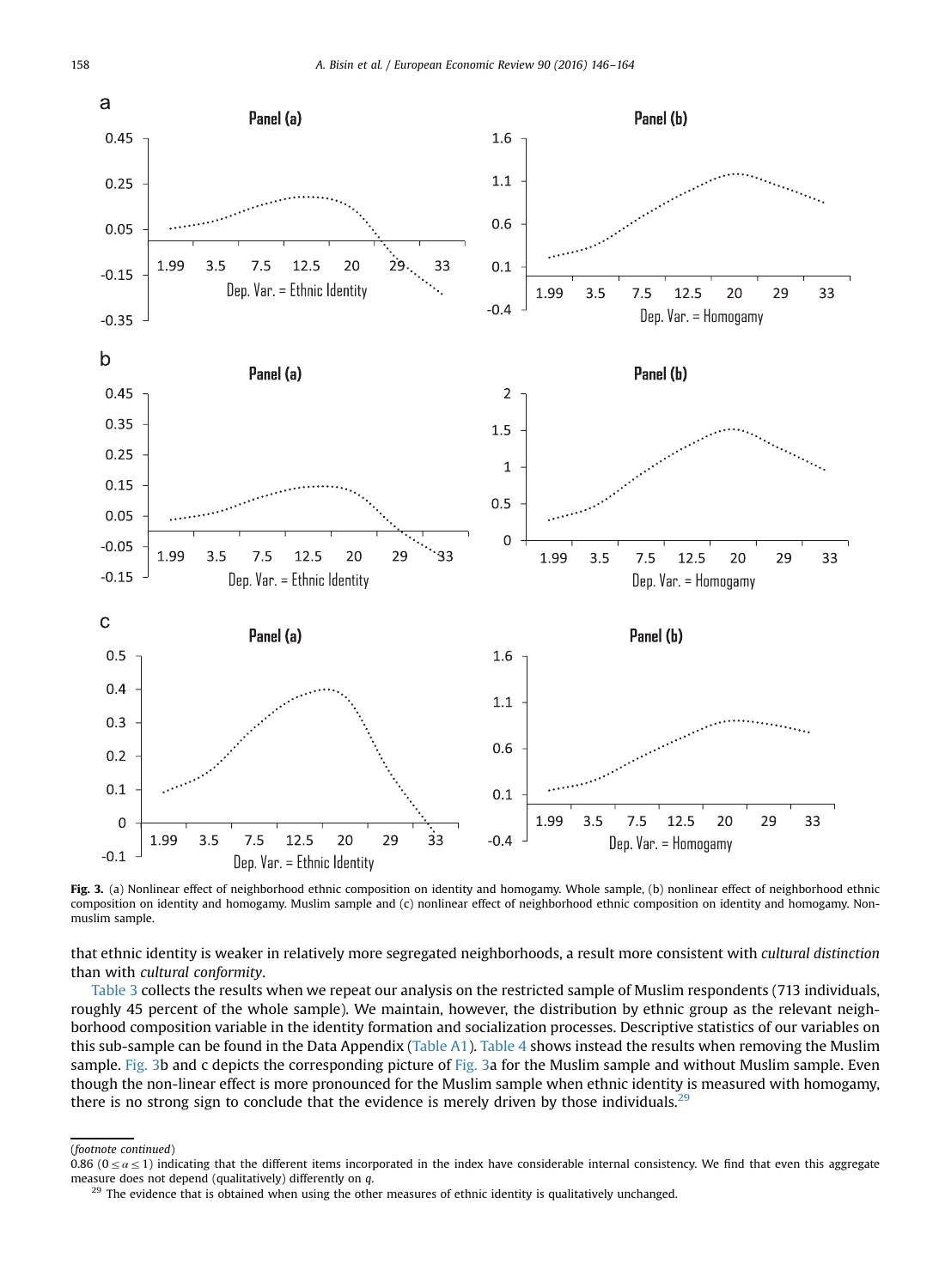## <span id="page-13-0"></span>Table 3

Ethnic identity, homogamy and ethnic neighborhood composition – Muslim sample.

|                                               | (1): Dep. Var.: Ethnic identity measured by importance of religion<br>(2): Dep. Var.: Homogamy |                          |                         |                          |                                |                                     |
|-----------------------------------------------|------------------------------------------------------------------------------------------------|--------------------------|-------------------------|--------------------------|--------------------------------|-------------------------------------|
|                                               | (1)                                                                                            | (2)                      | (1)                     | (2)                      | (1)                            | (2)                                 |
| Ward density of own ethnic group              | $0.0520**$<br>(0.0258)                                                                         | $0.128**$<br>(0.0499)    | 0.0342<br>(0.0266)      | $0.147**$<br>(0.0698)    | 0.0338<br>(0.0276)             | $0.1470***$<br>(0.0701)             |
| Ward density of own ethnic group <sup>2</sup> | $-0.00144**$<br>(0.0007)                                                                       | $-0.00309**$<br>(0.0014) | $-0.0010$<br>(0.0007)   | $-0.0036*$<br>(0.0020)   | $-0.0010$<br>(0.0008)          | $-0.0038*$<br>(0.0020)              |
| Individual controls                           |                                                                                                |                          |                         |                          |                                |                                     |
| Age at arrival                                |                                                                                                |                          | 0.0053<br>(0.0081)      | $0.0366**$<br>(0.0164)   | 0.0044<br>(0.0081)             | $0.0361*$<br>(0.0185)               |
| Age at arrival                                |                                                                                                |                          | 0.2908<br>(0.6156)      | 0.4781<br>(0.7470)       | 0.2958<br>(0.5740)             | 0.7768<br>(0.8177)                  |
| Age <sup>2</sup>                              |                                                                                                |                          | $-0.0052$               | $-0.0099$                | $-0.0056$                      | $-0.0149$                           |
| Female                                        |                                                                                                |                          | (0.0112)<br>$-0.2004$   | (0.0131)<br>$-0.2315$    | (0.0105)<br>$-0.1592$          | (0.0144)<br>$-0.0960$               |
| Born in the UK                                |                                                                                                |                          | (0.1701)<br>$-4.4350$   | (0.3035)<br>$-9.9716$    | (0.1755)<br>$-4.2484$          | (0.2953)<br>$-14.0185$              |
| Arranged marriage                             |                                                                                                |                          | (8.2325)<br>$0.4444***$ | (10.1493)<br>$0.7115**$  | (7.6234)<br>$0.3629**$         | (11.1747)<br>0.4822                 |
|                                               |                                                                                                |                          | (0.1455)                | (0.2857)                 | (0.1476)                       | (0.2972)                            |
| Discrimination                                |                                                                                                |                          | 0.2863                  | $-0.1314$                | 0.2304                         | $-0.2232$                           |
| Children                                      |                                                                                                |                          | (0.2576)<br>$0.4775*$   | (0.4207)<br>$1.0345***$  | (0.2506)<br>$0.5130*$          | (0.4853)<br>$1.0239***$             |
| Yearssince arrival                            |                                                                                                |                          | (0.2704)<br>$-0.0196$   | (0.3577)<br>$-0.2984***$ | (0.2633)<br>$-0.0284$          | (0.3538)<br>$-0.2924***$            |
|                                               |                                                                                                |                          | (0.0337)                | (0.1150)                 | (0.0336)                       | (0.1079)                            |
| Years since arrival <sup>2</sup>              |                                                                                                |                          | 0.0001                  | $0.0060***$              | 0.0003                         | $0.0059***$                         |
| British degree                                |                                                                                                |                          | (0.0008)<br>0.2038      | (0.0022)<br>$-0.4116$    | (0.0008)<br>0.1611             | (0.0021)<br>$-0.4188$               |
| British high education                        |                                                                                                |                          | (0.2338)<br>$-0.3093$   | (0.2957)<br>$-1.0057***$ | (0.2435)<br>$-0.2354$          | (0.3152)<br>$-0.9638***$            |
| Foreign education                             |                                                                                                |                          | (0.2444)<br>$-0.1781$   | (0.3252)<br>$-0.9195***$ | (0.2490)<br>$-0.1444$          | (0.3187)<br>$-0.9347***$            |
|                                               |                                                                                                |                          | (0.1545)                | (0.2719)                 | (0.1588)                       | (0.3213)                            |
| Employed                                      |                                                                                                |                          | $-0.1666$<br>(0.1693)   | $-0.0379$<br>(0.2747)    | $-0.2967$<br>(0.1961)          | 0.1623<br>(0.3000)                  |
| Manager                                       |                                                                                                |                          | $-0.6177$<br>(0.5023)   | $0.9321*$<br>(0.5499)    | $-0.4170$<br>(0.5604)          | $0.8275*$<br>(0.4911)               |
| Employee                                      |                                                                                                |                          | $-0.4116***$            | $-0.4908$                | $-0.3935**$                    | $-0.3788$                           |
| House owner                                   |                                                                                                |                          | (0.1541)<br>$-0.1066$   | (0.3102)<br>$0.5647*$    | (0.1564)<br>$-0.0294$          | (0.3559)<br>$0.7104$ **             |
| Contextual controls<br>English spoken at home |                                                                                                |                          | (0.1742)                | (0.3200)                 | (0.1724)<br>$-0.7231***$       | (0.3558)<br>$-0.7322**$             |
| English spoken at work                        |                                                                                                |                          |                         |                          | (0.2800)<br>$0.3779*$          | (0.3624)<br>$-0.3399$               |
| English spoken with friends                   |                                                                                                |                          |                         |                          | (0.1951)<br>$-0.2012$          | (0.3291)<br>$-1.0207***$            |
| Constant                                      | $0.506***$<br>(0.165)                                                                          | $1.0259***$<br>(0.2857)  | 0.6701<br>(0.4710)      | $3.493**$<br>(1.5701)    | (0.1659)<br>0.7263<br>(0.4698) | (0.3917)<br>$4.4347***$<br>(1.5501) |
| Observations                                  | 713                                                                                            | 713                      | 713                     | 713                      | 713                            | 713                                 |

Notes: Bivariate probit model estimation results. Coefficients and robust standard errors in parentheses are reported. Sampling weights are included.<br>\*\*\*  $p < 0.01$ 

Our data have some limitations. They provide a snapshot of the population and no causal claims can be made. In addition, the ethnic composition of the residential neighborhood is not reported as a continuous variable and measurement errors may arise when aggregating the data in the few categories reported in the data. In fact, the homogamy variable does not show large variations across the different categories for high levels of ethnic segregation. Also, we have no detailed information on individuals living in neighborhoods with segregation levels higher than 33%, and the overall sample size is

<sup>\*\*</sup>  $p$  < 0.05<br>\* p < 0.1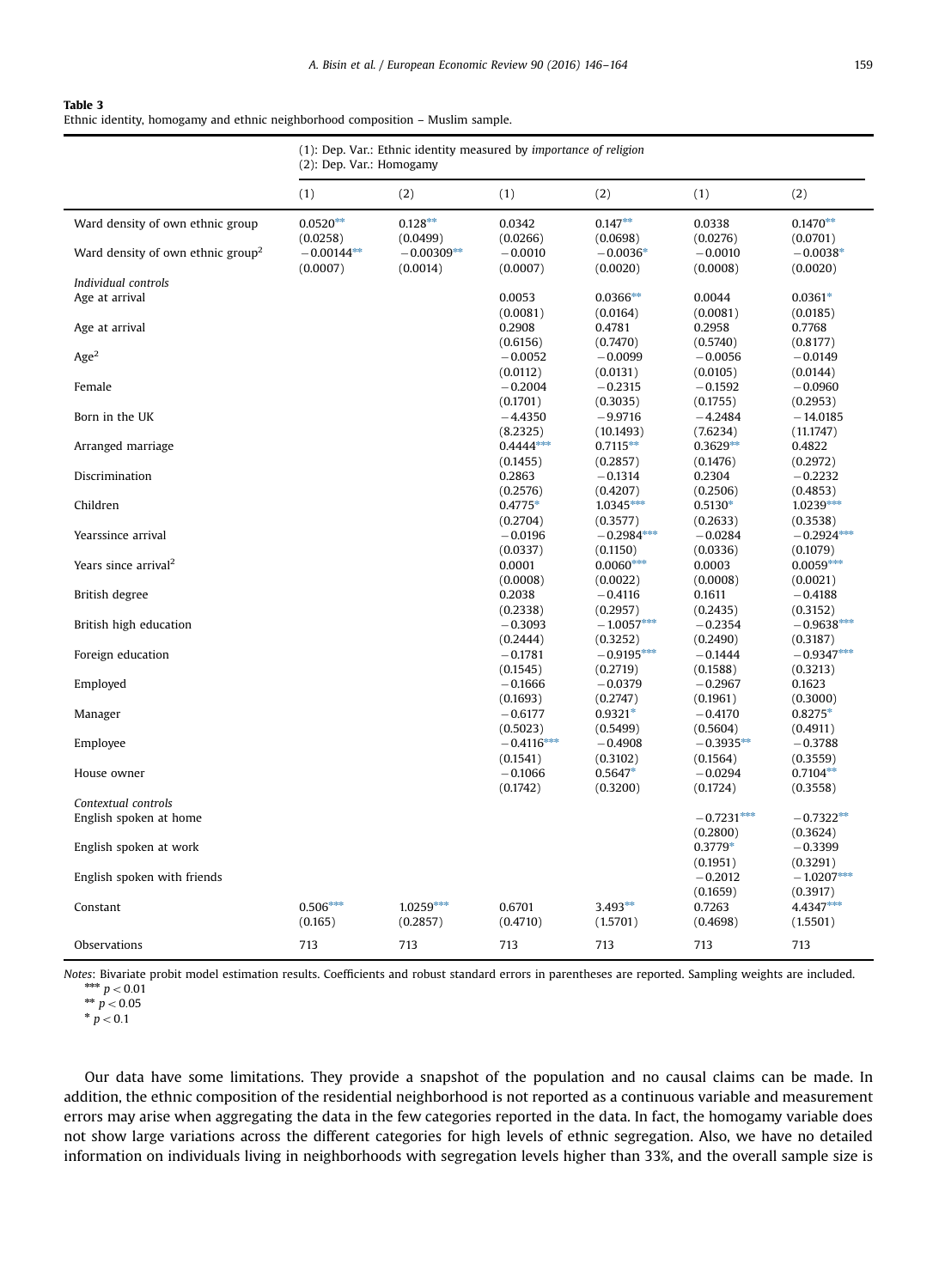#### <span id="page-14-0"></span>Table 4

Ethnic identity, homogamy and ethnic neighborhood composition – non-Muslim sample.

|                                               | (1): Dep. Var.: Ethnic identity measured by importance of religion<br>(2): Dep. Var.: Homogamy |                         |                                    |                                      |                                    |                                      |
|-----------------------------------------------|------------------------------------------------------------------------------------------------|-------------------------|------------------------------------|--------------------------------------|------------------------------------|--------------------------------------|
|                                               | (1)                                                                                            | (2)                     | (1)                                | (2)                                  | (1)                                | (2)                                  |
| Ward density of own ethnic group              | $0.0560***$<br>(0.0196)                                                                        | $0.0974***$<br>(0.0301) | $0.0573***$<br>(0.0204)            | $0.1240***$<br>(0.0358)              | $0.0617***$<br>(0.0207)            | $0.1241***$<br>(0.0373)              |
| Ward density of own ethnic group <sup>2</sup> | $-0.0017***$<br>(0.0006)                                                                       | $-0.0012$<br>(0.0009)   | $-0.0018***$<br>(0.000616)         | $-0.0020*$<br>(0.0012)               | $-0.0020***$<br>(0.0006)           | $-0.0021$<br>(0.0013)                |
| Individual controls<br>Age at arrival         |                                                                                                |                         | $0.0160**$                         | $0.0301**$                           | $0.0146**$                         | $0.0322***$                          |
| Age at arrival                                |                                                                                                |                         | (0.0063)<br>$0.7436*$              | (0.0118)<br>$-0.1107$                | (0.0064)<br>$0.6954*$              | (0.0124)<br>$-0.0495$                |
| Age <sup>2</sup>                              |                                                                                                |                         | (0.3861)<br>$-0.0120*$<br>(0.0063) | (0.2027)<br>0.0008<br>(0.0029)       | (0.3733)<br>$-0.0113*$<br>(0.0061) | (0.2088)<br>0.0002<br>(0.0030)       |
| Female                                        |                                                                                                |                         | $0.2370**$<br>(0.1069)             | 0.1515<br>(0.1621)                   | $0.2127**$<br>(0.1076)             | 0.2450<br>(0.1776)                   |
| Born in the UK                                |                                                                                                |                         | $-11.8778***$<br>(5.8572)          | 2.3888<br>(3.4520)                   | $-11.0962**$<br>(5.6612)           | 1.2509<br>(3.5887)                   |
| Arranged marriage                             |                                                                                                |                         | $0.2902**$<br>(0.1339)             | 5.3075***<br>(0.1953)                | $0.2893**$<br>(0.1342)             | 4.9851***<br>(0.1830)                |
| Discrimination                                |                                                                                                |                         | 0.0642<br>(0.1567)                 | $-0.0723$<br>(0.2082)                | 0.0604<br>(0.1574)                 | $-0.1290$<br>(0.2145)                |
| Children<br>Years since arrival               |                                                                                                |                         | $-0.1629$<br>(0.1854)<br>$-0.0172$ | $-0.2119$<br>(0.2377)<br>$0.0898**$  | $-0.1414$<br>(0.1875)<br>$-0.0163$ | $-0.1862$<br>(0.2471)<br>0.0687      |
| Years since arrival <sup>2</sup>              |                                                                                                |                         | (0.0256)<br>0.0004                 | (0.0431)<br>$-0.0021**$              | (0.0259)<br>0.0003                 | (0.0419)<br>$-0.0014*$               |
| British degree                                |                                                                                                |                         | (0.0005)<br>0.1357<br>(0.1322)     | (0.0009)<br>$-0.6721***$<br>(0.1744) | (0.0006)<br>0.1569<br>(0.1333)     | (0.0008)<br>$-0.6550***$<br>(0.1801) |
| British high education                        |                                                                                                |                         | $-0.4181***$<br>(0.1519)           | 0.0520<br>(0.1858)                   | $-0.4037***$<br>(0.1526)           | $-0.0063$<br>(0.1876)                |
| Foreign education                             |                                                                                                |                         | $-0.1580$<br>(0.1257)              | 0.2166<br>(0.2178)                   | $-0.1427$<br>(0.1274)              | 0.1408<br>(0.2362)                   |
| Employed                                      |                                                                                                |                         | $-0.1974$<br>(0.1236)              | 0.2290<br>(0.1825)                   | $-0.1739$<br>(0.1357)              | 0.0886<br>(0.2012)                   |
| Manager                                       |                                                                                                |                         | $-0.1983$<br>(0.2652)              | $-0.1319$<br>(0.3173)                | $-0.2190$<br>(0.2596)              | $-0.0793$<br>(0.3254)                |
| Employee<br>House owner                       |                                                                                                |                         | 0.1148<br>(0.1192)<br>$-0.0076$    | $-0.1666$<br>(0.1936)<br>$0.6266***$ | 0.1065<br>(0.1202)<br>0.0080       | $-0.1183$<br>(0.2042)<br>$0.5369***$ |
| Contextual controls                           |                                                                                                |                         | (0.1499)                           | (0.1803)                             | (0.1514)                           | (0.1858)                             |
| English spoken at home                        |                                                                                                |                         |                                    |                                      | $-0.1628$<br>(0.1557)              | $-0.6982***$<br>(0.2300)             |
| English spoken at work                        |                                                                                                |                         |                                    |                                      | $-0.0286$<br>(0.1605)              | $0.5429**$<br>(0.2550)               |
| English spoken with friends                   |                                                                                                |                         |                                    |                                      | $-0.0947$<br>(0.1465)              | 0.3614<br>(0.2527)                   |
| Constant                                      | $-0.3268***$<br>(0.1115)                                                                       | $0.4712***$<br>(0.1374) | $-0.2978$<br>(0.4074)              | $-1.0032$<br>(0.6772)                | $-0.2294$<br>(0.4075)              | $-1.2304*$<br>(0.7018)               |
| Observations                                  | 846                                                                                            | 846                     | 846                                | 846                                  | 846                                | 846                                  |

Notes: Bivariate probit model estimation results. Coefficients and robust standard errors in parentheses are reported. Sampling weights are included. \*\*\*  $p < 0.01$ <br>\*\*  $p < 0.05$ <br>\*  $p < 0.1$ 

not large. One implication of the small sample size is that, for example, we cannot run our analysis separately by ethnic groups (not even include controls for ethnicity in the same regression). This may be problematic, especially for the homogamy regression models. Indeed, it is well-known that in the UK homogamy rates are relatively low among the Black Caribbean (72%) and Chinese groups (58%), much higher among the South Asian groups (95–99%). In addition, we cannot exclude other sources of heterogeneity in the individual response to the social environment along other cultural dimensions.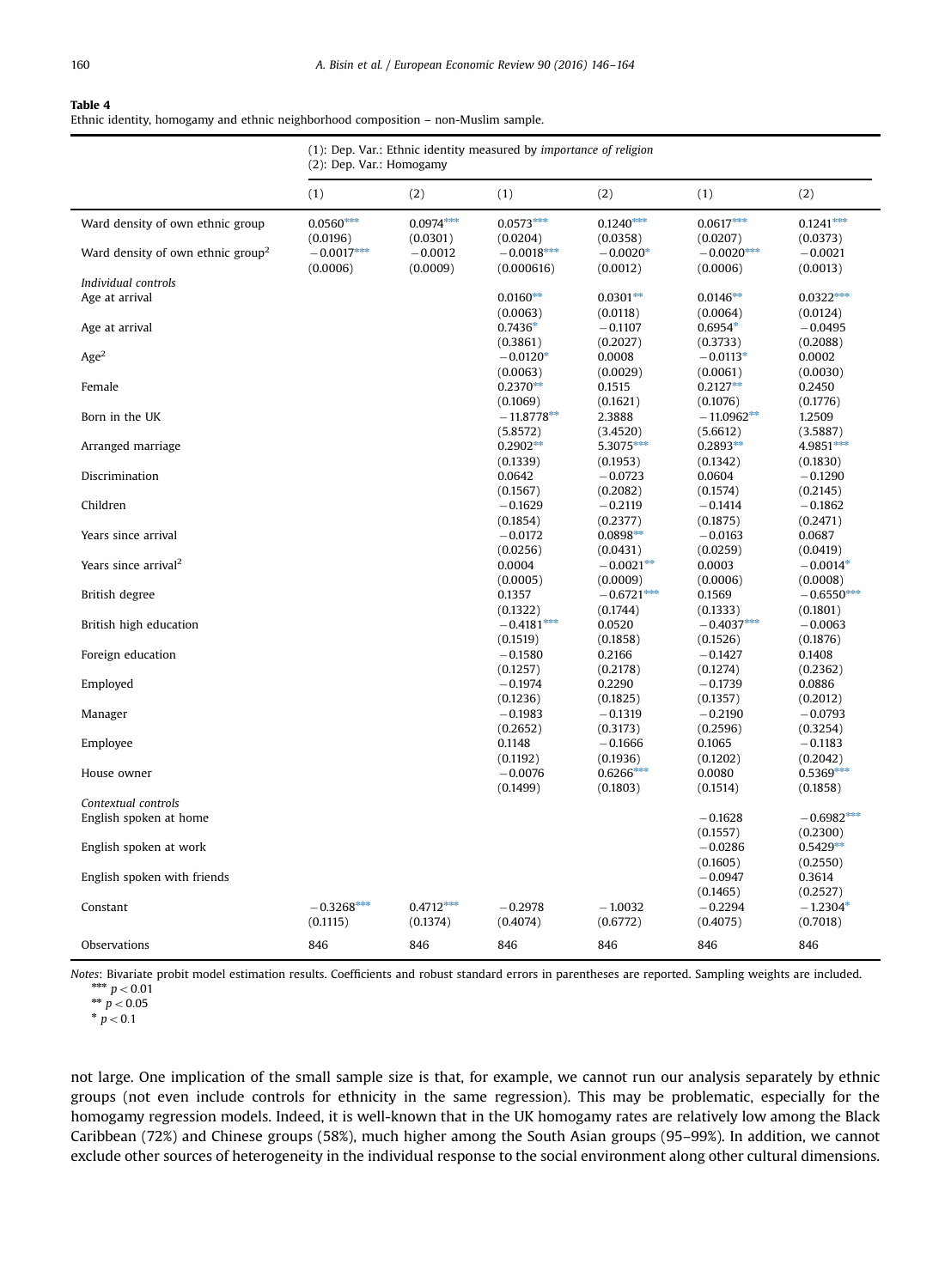Finally, our model does not produce the non-linear relationship between ethnic identity and neighborhood ethnic composition per se. Therefore, because of these caveats, our results should be taken with caution and our evidence should be considered as merely suggestive. Our analysis suggests that ethnic identities might be more intense in mixed rather than in segregated neighborhoods, which is consistent with the cultural distinction model.

#### 5. Discussion and policy implications

Our analysis suggests that integration policies favoring the formation of less segregated neighborhoods might trigger more intense ethnic identities. In this respect, our results may offer a perspective to understand why the different integration policies implemented in the US and in Europe seem to have small effects. Indeed, mixing policies, which include school busing, affirmative action in public schools and in the workplace, forced integration of public housing, and laws barring discrimination in housing and employment,<sup>30</sup> have often had limited effects and are even being at times opposed by the same minority groups in whose interest they have been pursued (see, e.g., [Jacoby, 1998;](#page-17-0) [Thernstrom and Thernstrom,](#page-18-0) [2002](#page-18-0)), consistently with the view that identity formation mechanisms are driven by cultural distinction.

James Coleman, for instance, fifteen years after the Coleman Report in 1966, which originally proposed busing, admitted that, "the assumption that busing would improve achievement of lower-class black children has now been shown to be fiction" (cited in  $[acoby, 1999]$ <sup>31</sup> Moving to Opportunity (MTO) programs in the United States that relocate families from high- to low-poverty neighborhoods (and from racially segregated to mixed neighborhoods) also have had positive but arguably small effects (see, in particular, [Ludwig et al., 2001;](#page-17-0) [Kling et al., 2005\)](#page-17-0).<sup>32</sup> Similarly, the Toronto housing program where adults were assigned as children to different residential housing projects ([Oreopoulos, 2003](#page-18-0)) did not give the expected results in terms of education outcomes. In Europe different integration policies and ambitious social programs have been implemented in urban areas where immigrants live but they have had also limited results. This is the case, for instance, for the creations of Zones of Educational Priority (ZEP) and for the rehabilitation of bleak housing projects in immigrant neighborhoods under the guise of urban policy ('politique de la ville') in France.<sup>33</sup> Finally, even racially integrated schools have recently lost much of their appeal in African-American communities (see, e.g., the ethnographic study of [Gussin Paley, 1995](#page-17-0)).

Far from supporting policies to establish segregated neighborhoods, in this paper, we simply document that the effect of integrated neighborhood on identity formation and socialization might be perverse, because of cultural distinction.

### Appendix A. Data appendix

See [Table A1](#page-16-0).

<sup>30</sup> See [Lang \(2007\)](#page-17-0) for an overview of these policies in the US.

<sup>&</sup>lt;sup>31</sup> The failure of the busing and other civil right policies is certainly also due to the whites' flight from de-segregated schools and neighborhoods. <sup>32</sup> There are, of course, other complementary mechanisms that could explain why the MTO programs had small effects. It is indeed possible that it is the loss of social networks that makes this policy relatively inefficient. A recent book ([De Souza Briggs et al., 2010](#page-17-0)) evaluating the MTO programs shows that poor black families who move to richer areas tend to mostly interact with their old friends (i.e. their old social networks) from their old "bad" neighborhoods. Based on interviews and case studies, the authors claim that this may explain the relative small effects of this policy. Another explanation for the relative failure of MTO programs given by [Quigley and Raphael \(2008\)](#page-18-0) is that families move from very poor to poor neighborhoods and thus the inter-actions in the new neighborhood is not that beneficial. Using data on adolescents in the US (AddHealth data), [Weinberg \(2010\)](#page-18-0) show that individuals associate with people whose behaviors and characteristics are similar to their own and this tendency is stronger in large groups. This suggests that the MTO types of policies can have small effects because the people who move to richer areas only interact with similar types of people and not necessary with those who could generate positive externalities.

 $33$  See, for example, [Benabou et al. \(2009\)](#page-17-0) for an evaluation of the ZEP and [Brubaker \(2001\)](#page-17-0) who compares the different ways of assimilating ethnic minorities in France, Germany, and the US.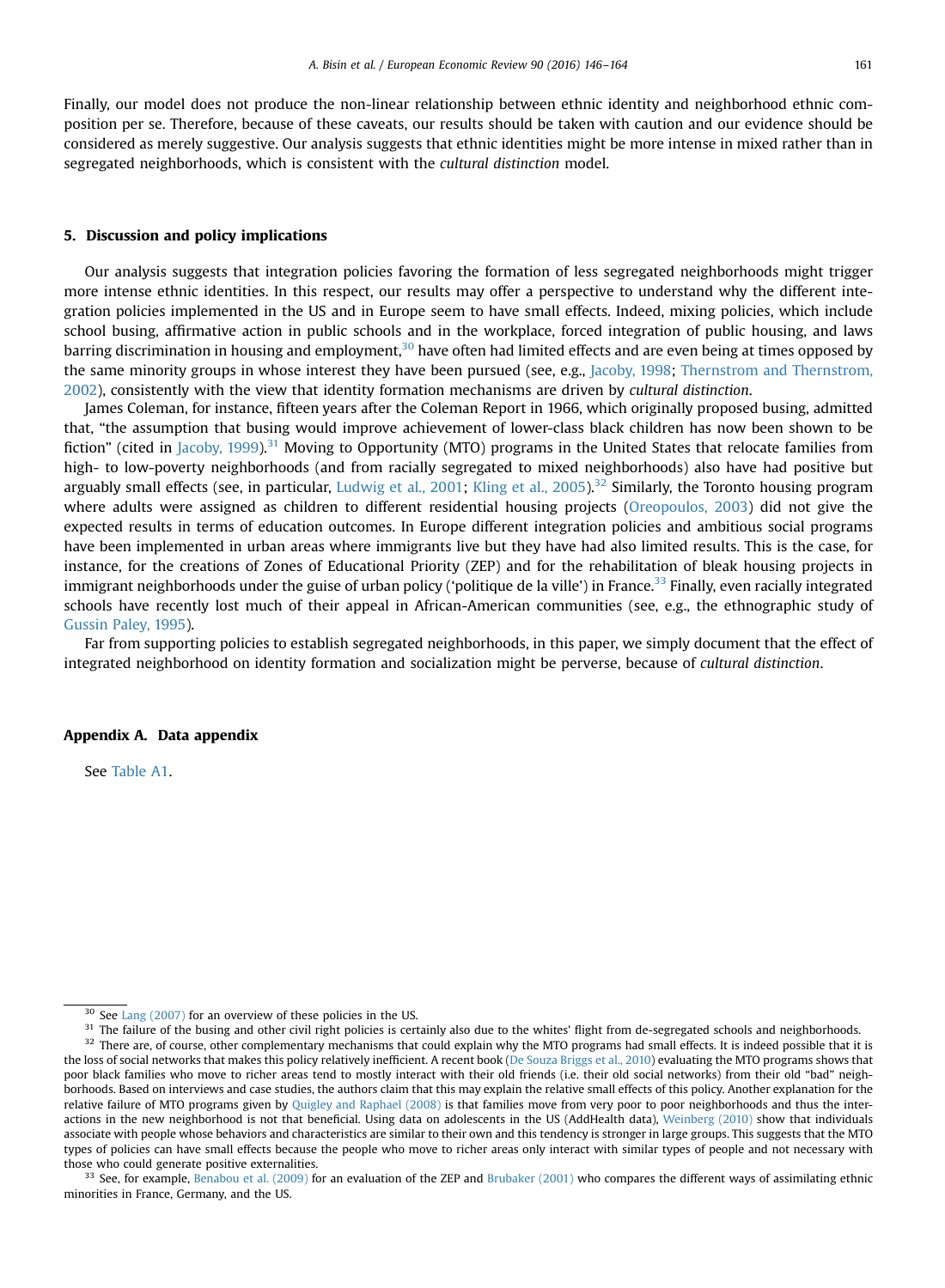## <span id="page-16-0"></span>Table A1

Description of data.  $\overline{\phantom{a}}$ 

| Variable                      | Explanation of the variable                                                                                                                 | Whole sample n.obs: 1559 |         | Muslim sample n.obs: 713 |         |
|-------------------------------|---------------------------------------------------------------------------------------------------------------------------------------------|--------------------------|---------|--------------------------|---------|
|                               |                                                                                                                                             | Mean                     | St.dev. | Mean                     | St.dev. |
| Main variables                |                                                                                                                                             |                          |         |                          |         |
| Importance of religion        | In the text                                                                                                                                 | 0.61                     | 0.49    | 0.79                     | 0.41    |
| Homogamy                      | In the text                                                                                                                                 | 0.92                     | 0.27    | 0.97                     | 0.17    |
| Ward density of own ethnicity | In the text                                                                                                                                 | 13.60                    | 10.76   | 15.04                    | 11.23   |
| Individual controls           |                                                                                                                                             |                          |         |                          |         |
| Age at arrival                | Respondent's age in years at arrival in the UK                                                                                              | 21.15                    | 10.38   | 20.49                    | 9.63    |
| Age                           | Respondent's age in years                                                                                                                   | 41.37                    | 13.09   | 39.44                    | 12.84   |
| Female                        | Dummy variable taking value one if the respondent is female                                                                                 | 0.47                     | 0.50    | 0.46                     | 0.50    |
| Born in the UK                | Dummy variable taking value one if the respondent is born in the UK                                                                         | 0.10                     | 0.30    | 0.06                     | 0.26    |
| Arranged Marriage             | Dummy variable taking value one if the husband/wife of the respondent has been chosen by the parents                                        | 0.37                     | 0.48    | 0.53                     | 0.50    |
| Discrimination                | Dummy variable taking value one if the respondent had been insulted or threatened in the last year for reasons                              | 0.10                     | 0.30    | 0.09                     | 0.28    |
|                               | to do with race or color                                                                                                                    |                          |         |                          |         |
| Children                      | Dummy variable taking value one if the respondent has children                                                                              | 0.91                     | 0.28    | 0.93                     | 0.25    |
| Years since arrival           | Number of years since respondent's arrival in the UK                                                                                        | 20.22                    | 11.42   | 18.96                    | 10.63   |
| British degree                | Dummy variable taking value one if the respondent has a UK degree                                                                           | 0.21                     | 0.41    | 0.09                     | 0.28    |
| British high education        | Dummy variable taking value one if the respondent has a UK O-level (or equivalent) or above qualification                                   | 0.16                     | 0.37    | 0.08                     | 0.26    |
| Foreign education             | Dummy variable taking value one if the respondent has a qualification achieved abroad                                                       | 0.28                     | 0.45    | 0.26                     | 0.44    |
| Employed                      | Dummy variable taking value one if the respondent is employed                                                                               | 0.47                     | 0.50    | 0.29                     | 0.45    |
| Manager                       | Dummy variable taking value one if the respondent is a manager                                                                              | 0.03                     | 0.16    | 0.01                     | 0.12    |
| Employee                      | Dummy variable taking value one if the respondent is an employee                                                                            | 0.57                     | 0.50    | 0.42                     | 0.49    |
| House owner                   | Dummy variable taking value one if the household owns (or is buying) the accommodation                                                      | 0.76                     | 0.43    | 0.67                     | 0.47    |
| Contextual controls           |                                                                                                                                             |                          |         |                          |         |
| English spoken at home        | Dummy variable taking value one if English is the language normally spoken at home with family members<br>(who are older) by the respondent | 0.12                     | 0.33    | 0.07                     | 0.25    |
| English spoken with friends   | Dummy variable taking value one if English is the language normally spoken with friends (outside work) by the 0.51<br>respondent            |                          | 0.50    | 0.45                     | 0.50    |
| English spoken at work        | Dummy variable taking value one if English is the language normally spoken at work by the respondent                                        | 0.48                     | 0.50    | 0.39                     | 0.49    |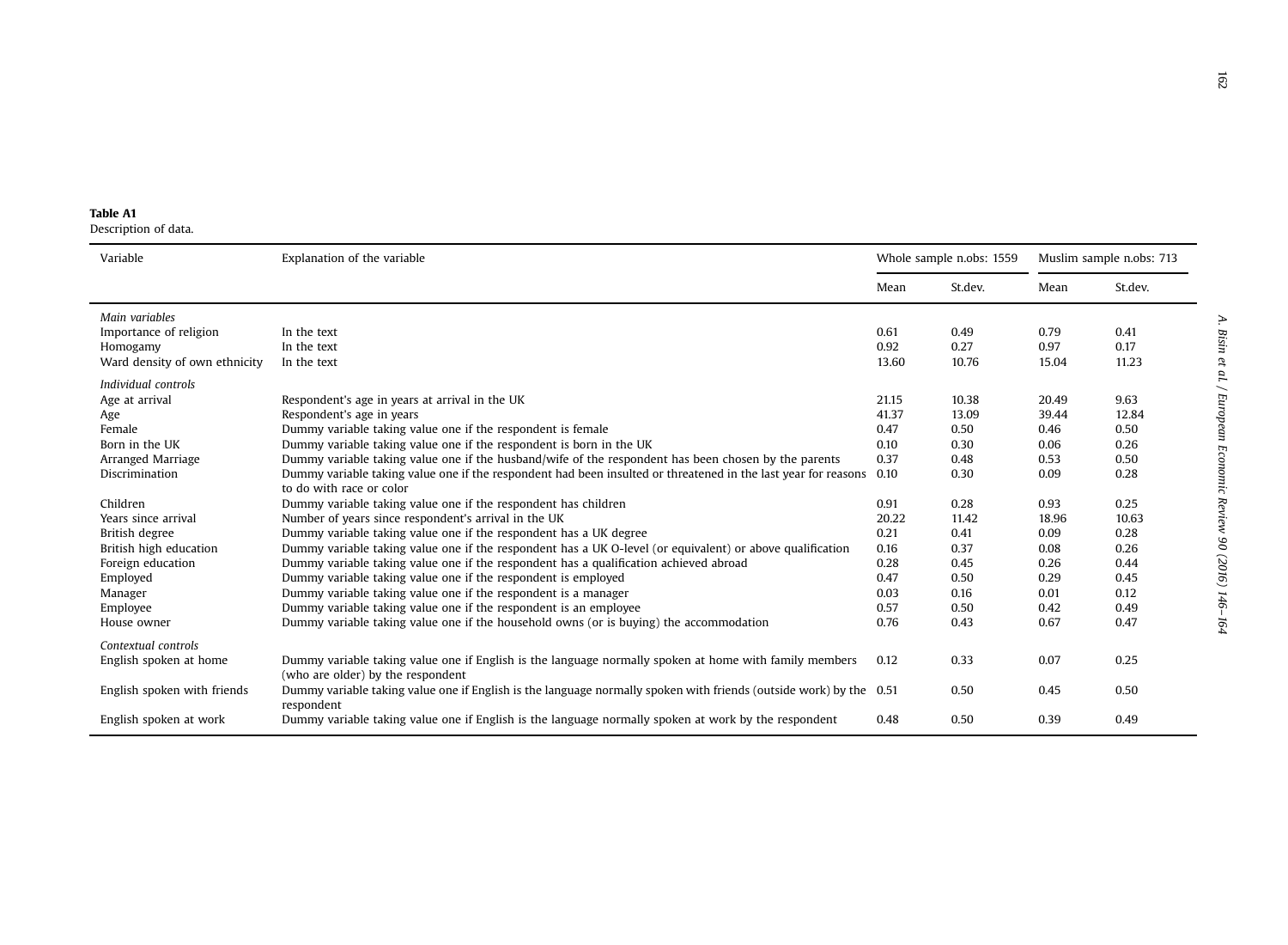## <span id="page-17-0"></span>Appendix B. Supplementary data

Supplementary data associated with this paper can be found in the online version at [http://dx.doi.org/10.1016/j.euro](http://dx.doi.org/10.1016/j.euroecorev.2016.01.006) [ecorev.2016.01.006](http://dx.doi.org/10.1016/j.euroecorev.2016.01.006).

#### References

Abrams, D., Hogg, M., 1988. Social Identifi[cations: A Social Psychology of Intergroup Relations and Group Processes. Routledge, London.](http://refhub.elsevier.com/S0014-2921(16)30008-3/sbref1)

- [Adida, C.L., Laitin, D.D., Valfort, M.-A., 2010. Identifying barriers to Muslim integration in France. Proc. Natl. Acad. Sci. USA 107, 384](http://refhub.elsevier.com/S0014-2921(16)30008-3/sbref2)–390.
- Adida, C.L., Laitin, D.D., Valfort, M.-A., 2016. One Muslim is enough! Evidence from a field experiment in France. Ann. Econ. Stat., forthcoming.
- [Ainsworth-Darnell, J.W., Downey, D.B., 1998. Assessing the oppositional culture explanation for racial/ethnic differences in school performance. Am. Sociol.](http://refhub.elsevier.com/S0014-2921(16)30008-3/sbref4) [Rev. 63, 536](http://refhub.elsevier.com/S0014-2921(16)30008-3/sbref4)–553.
- [Akerlof, G.A., 1997. Social distance and social decisions. Econometrica 65, 1005](http://refhub.elsevier.com/S0014-2921(16)30008-3/sbref5)–1027.
- [Alba, R.D., 1990. Ethnic Identity: The Transformation of White America. Yale University Press, New Haven.](http://refhub.elsevier.com/S0014-2921(16)30008-3/sbref6)
- [Alba, R.D., 2005. Bright vs. blurred boundaries: second generation assimilation and exclusion in France, Germany and the United States. Ethn. Racial Stud.](http://refhub.elsevier.com/S0014-2921(16)30008-3/sbref7) [28, 20](http://refhub.elsevier.com/S0014-2921(16)30008-3/sbref7)–59.
- [Allport, G.W., 1954. The Nature of Prejudice. Addison-Wesley, Cambridge, MA.](http://refhub.elsevier.com/S0014-2921(16)30008-3/sbref8)
- [Akerlof, G.A., Kranton, R.E., 2000. Economics and identity. Q. J. Econ. 115, 715](http://refhub.elsevier.com/S0014-2921(16)30008-3/sbref9)–753.
- [Akerlof, G.A., Kranton, R.E., 2010. Identity Economics: How Our Identities Shape Our Work, Wages, and Well-Being. Princeton University Press, Princeton.](http://refhub.elsevier.com/S0014-2921(16)30008-3/sbref10) [Alesina, A., La Ferrara, E., 2005. Ethnic diversity and economic performance. J. Econ. Lit. 43, 762](http://refhub.elsevier.com/S0014-2921(16)30008-3/sbref11)–800.
- [Al-Johar, D., 2005. Muslim marriages in America: re](http://refhub.elsevier.com/S0014-2921(16)30008-3/sbref12)flecting new identities. Muslim World 95, 557–574.
- [Austen-Smith, D., Fryer Jr., R.D., 2005. An economic analysis of](http://refhub.elsevier.com/S0014-2921(16)30008-3/sbref13) 'acting white'. Q. J. Econ. 120, 551–583.
- [Battu, H., McDonald, M., Zenou, Y., 2007. Oppositional identities and the labor market. J. Popul. Econ. 20, 643](http://refhub.elsevier.com/S0014-2921(16)30008-3/sbref14)–667.

[Battu, H., Zenou, Y., 2010. Oppositional identities and employment for ethnic minorities. Evidence for England. Econ. J. 120, F52](http://refhub.elsevier.com/S0014-2921(16)30008-3/sbref15)–F71.

- [Benabou, R., Kramarz, F., Prost, C., 2009. The French Zones d'education prioritaire: much ado about nothing?. Econ. Educ. Rev. 28, 345](http://refhub.elsevier.com/S0014-2921(16)30008-3/sbref16)–356.
- [Bernheim, B.D., 1994. A theory of conformity. J. Polit. Econ. 102, 841](http://refhub.elsevier.com/S0014-2921(16)30008-3/sbref17)–877.

Berthoud, R.G., Modood, T., Smith, P., Prior, G., 1997. Fourth National Survey of Ethnic Minorities, 1993–1994. UK Data Service, SN: 3685, [http://dx.doi.org/10.](dx.doi.org/10.5255/UKDA-SN-3685-1) [5255/UKDA-SN-3685-1.](dx.doi.org/10.5255/UKDA-SN-3685-1)

- [Bisin, A., Verdier, T., 2000. Beyond the melting pot: cultural transmission, marriage, and the evolution of ethnic and religious traits. Q. J. Econ. 115, 955](http://refhub.elsevier.com/S0014-2921(16)30008-3/sbref20)–988. [Bisin, A., Topa, G., Verdier, T., 2004. Religious intermarriage and socialization in the United States. J. Polit. Econ. 112, 615](http://refhub.elsevier.com/S0014-2921(16)30008-3/sbref21)–664.
- [Bisin, A., Patacchini, E., Verdier, T., Zenou, Y., 2008. Are Muslims immigrants different in terms of cultural integration? J. Eur. Econ. Assoc. 6, 445](http://refhub.elsevier.com/S0014-2921(16)30008-3/sbref22)–456.
- [Bisin, A., Patacchini, E., Verdier, T., Zenou, Y., 2011a. Formation and persistence of oppositional identities. Eur. Econ. Rev. 55, 1046](http://refhub.elsevier.com/S0014-2921(16)30008-3/sbref23)–1071.
- [Bisin, A., Patacchini, E., Verdier, T., Zenou, Y., 2011b. Ethnic identity and labor-market outcomes of immigrants in Europe. Econ. Policy 26, 57](http://refhub.elsevier.com/S0014-2921(16)30008-3/sbref24)–92.
- [Bobo, L.D., 1999. Prejudice as a group position: microfoundations of a sociological approach to racism and racial relations. J. Soc. Issues 55, 445](http://refhub.elsevier.com/S0014-2921(16)30008-3/sbref25)–472.
- Bodendorn, H., Ruebeck, C., 2003. The Economics of Identity and the Endogeneity of Race. NBER Working Paper No. 9962.
- [Brewer, M.B., 1991. The social self: on being the same and different at the same time. Personal. Soc. Psychol. Bull. 17, 475](http://refhub.elsevier.com/S0014-2921(16)30008-3/sbref27)–482.
- [Brewer, M.B., 2001. The many faces of social identity. Implications for political psychology. Polit. Psychol. 22, 115](http://refhub.elsevier.com/S0014-2921(16)30008-3/sbref28)–125.
- [Brubaker, R., 2001. The return of assimilation? Changing perspectives on immigration and its sequels in France, Germany, and the United States. Ethn.](http://refhub.elsevier.com/S0014-2921(16)30008-3/sbref29) [Racial Stud. 24, 531](http://refhub.elsevier.com/S0014-2921(16)30008-3/sbref29)–548.
- [Chiswick, C.U., 2009. The economic determinants of ethnic assimilation. J. Popul. Econ. 22, 859](http://refhub.elsevier.com/S0014-2921(16)30008-3/sbref31)–880.
- [Constant, A.F., Gataullina, L., Zimmermann, K.F., 2009. Ethnosizing immigrants. J. Econ. Behav. Organ. 69, 274](http://refhub.elsevier.com/S0014-2921(16)30008-3/sbref32)–287.
- [Constant, A.F., Zimmermann, K.F., 2008. Measuring ethnic identity and its impact on economic behavior. J. Eur. Econ. Assoc. 6, 424](http://refhub.elsevier.com/S0014-2921(16)30008-3/sbref33)–433.
- [Cross, W.E., 1991. Shades of Black: Diversity in African-American Identity. Temple University Press, Philadelphia.](http://refhub.elsevier.com/S0014-2921(16)30008-3/sbref34)
- [Darity Jr., W., Mason, P.L., Stewart, J.B., 2006. The economics of identity: the origin and persistence of racial identity norms. J. Econ. Behav. Organ. 60,](http://refhub.elsevier.com/S0014-2921(16)30008-3/sbref35) [283](http://refhub.elsevier.com/S0014-2921(16)30008-3/sbref35)–[305.](http://refhub.elsevier.com/S0014-2921(16)30008-3/sbref35)
- Del Bello, C.L., Panebianco, F., Verdier, T., Zenou, Y., 2016. Cultural Transmission and Socialization Spillovers. Unpublished Manuscript, Monash University. De Marti, J., Zenou, Y., 2016. Segregation in friendship networks. Scand. J. Econ., forthcoming.
- [De Souza Briggs, X., Popkin, S.J., Goering, J., 2010. Moving to Opportunity. The Story of an American Experiment to Fight Ghetto Poverty. Oxford University](http://refhub.elsevier.com/S0014-2921(16)30008-3/sbref37) [Press, Oxford.](http://refhub.elsevier.com/S0014-2921(16)30008-3/sbref37)
- [Delpit, L., 1995. Other People's Children: Cultural Con](http://refhub.elsevier.com/S0014-2921(16)30008-3/sbref38)flict in the Classroom. The Free Press, New York.
- Eaton, B.C., Eswaran, M., Oxoby, R.J., 2009. Us and Them: the origin of identity, and its economic implications. Unpublished Manuscript, University of Calgary.
- [Facchini, G., Patacchini, E., Steinhardt, M.F., 2015. Migration, friendship ties, and cultural assimilation. Scand. J. Econ. 117, 619](http://refhub.elsevier.com/S0014-2921(16)30008-3/sbref40)–649.
- [Fallaci, O., 2006. The Force of Reason. Rizzoli, New York.](http://refhub.elsevier.com/S0014-2921(16)30008-3/sbref41)
- [Fang, H., Loury, G., 2005. Dysfunctional identities can be rational. Am. Econ. Rev. 95, 104](http://refhub.elsevier.com/S0014-2921(16)30008-3/sbref42)–111.
- [Ferdman, B.M., 1995. Cultural identity and diversity in organizations: bridging the gap between group differences and individual uniqueness. In: Chemers,](http://refhub.elsevier.com/S0014-2921(16)30008-3/sbref43) [M.M., Oskamp, S., Costanzo, M.A. \(Eds.\), Diversity in Organizations: New Perspectives for a Changing Workplace, Sage, Thousand Oaks, CA, pp. 37](http://refhub.elsevier.com/S0014-2921(16)30008-3/sbref43)–61. [Fordham, S., Ogbu, J.U., 1986. Black Student' school success: coping with the burden of acting white. Urban Rev. 18, 176](http://refhub.elsevier.com/S0014-2921(16)30008-3/sbref44)–206.
- [Fryer Jr., R.G., Torelli, P., 2010. An empirical analysis of](http://refhub.elsevier.com/S0014-2921(16)30008-3/sbref45) 'acting white'. J. Public Econ. 94, 380–396.
- [Glazer, N., Moynihan, D.P., 1970. Beyond the Melting Pot: The Negroes, Puerto Ricans, Jews, Italians and Irish of New York City. MIT Press, Cambridge,](http://refhub.elsevier.com/S0014-2921(16)30008-3/sbref47) MA. [Gordon, M.M., 1964. Assimilation in American Life: The Role of Race, Religion and National Origins. Oxford University Press, New York.](http://refhub.elsevier.com/S0014-2921(16)30008-3/sbref48)
- [Gussin Paley, V., 1995. Kwanzaa and Me: A Teacher's Story. Harvard University Press, Cambridge, MA.](http://refhub.elsevier.com/S0014-2921(16)30008-3/sbref49)
- Jacoby, T., 1998. Someone Else's House: America's Unfi[nished Struggle for Integration. Free Press, New York.](http://refhub.elsevier.com/S0014-2921(16)30008-3/sbref50)

Jacoby, T., 1999. Beyond Busing. Wall Street J., July 21.

[Kling, J.R., Ludwig, J., Katz, L.F., 2005. Neighborhood effects on crime for female and male youth: evidence from a randomized housing voucher experiment.](http://refhub.elsevier.com/S0014-2921(16)30008-3/sbref52) [Q. J. Econ. 120, 87](http://refhub.elsevier.com/S0014-2921(16)30008-3/sbref52)–130.

- [Lang, K., 2007. In: Poverty and DiscriminationPrinceton University Press, Princeton.](http://refhub.elsevier.com/S0014-2921(16)30008-3/sbref53)
- [Lichter, D., Brown, J.B., Qian, Z., Carmalt, J.H., 2007. Marital assimilation among hispanics: evidence of declining cultural and economic incorporation?. Soc.](http://refhub.elsevier.com/S0014-2921(16)30008-3/sbref54) [Sci. Q. 88, 745](http://refhub.elsevier.com/S0014-2921(16)30008-3/sbref54)–765.
- Ludwig, J., Duncan, G.J., Hirschfi[eld, P., 2001. Urban poverty and juvenile crime: evidence from a randomized housing-mobility experiment. Q. J. Econ. 116,](http://refhub.elsevier.com/S0014-2921(16)30008-3/sbref55) [655](http://refhub.elsevier.com/S0014-2921(16)30008-3/sbref55)–[679.](http://refhub.elsevier.com/S0014-2921(16)30008-3/sbref55)
- [Manning, A., Roy, S., 2010. Culture clash or culture club? The identity and attitudes of immigrants in Britain. Econ. J. 120, F72](http://refhub.elsevier.com/S0014-2921(16)30008-3/sbref57)–F100.
- [Meng, X., Gregory, R.G., 2005. Intermarriage and the economic assimilation of immigrants. J. Labor Econ. 23, 135](http://refhub.elsevier.com/S0014-2921(16)30008-3/sbref58)–176.
- [Moghaddam, F.M., Solliday, E.A., 1991. Balanced multiculturalism and the challenge of peaceful coexistence in pluralistic societies. Psychol. Dev. Soc. 3,](http://refhub.elsevier.com/S0014-2921(16)30008-3/sbref59) [51](http://refhub.elsevier.com/S0014-2921(16)30008-3/sbref59)–[71.](http://refhub.elsevier.com/S0014-2921(16)30008-3/sbref59)